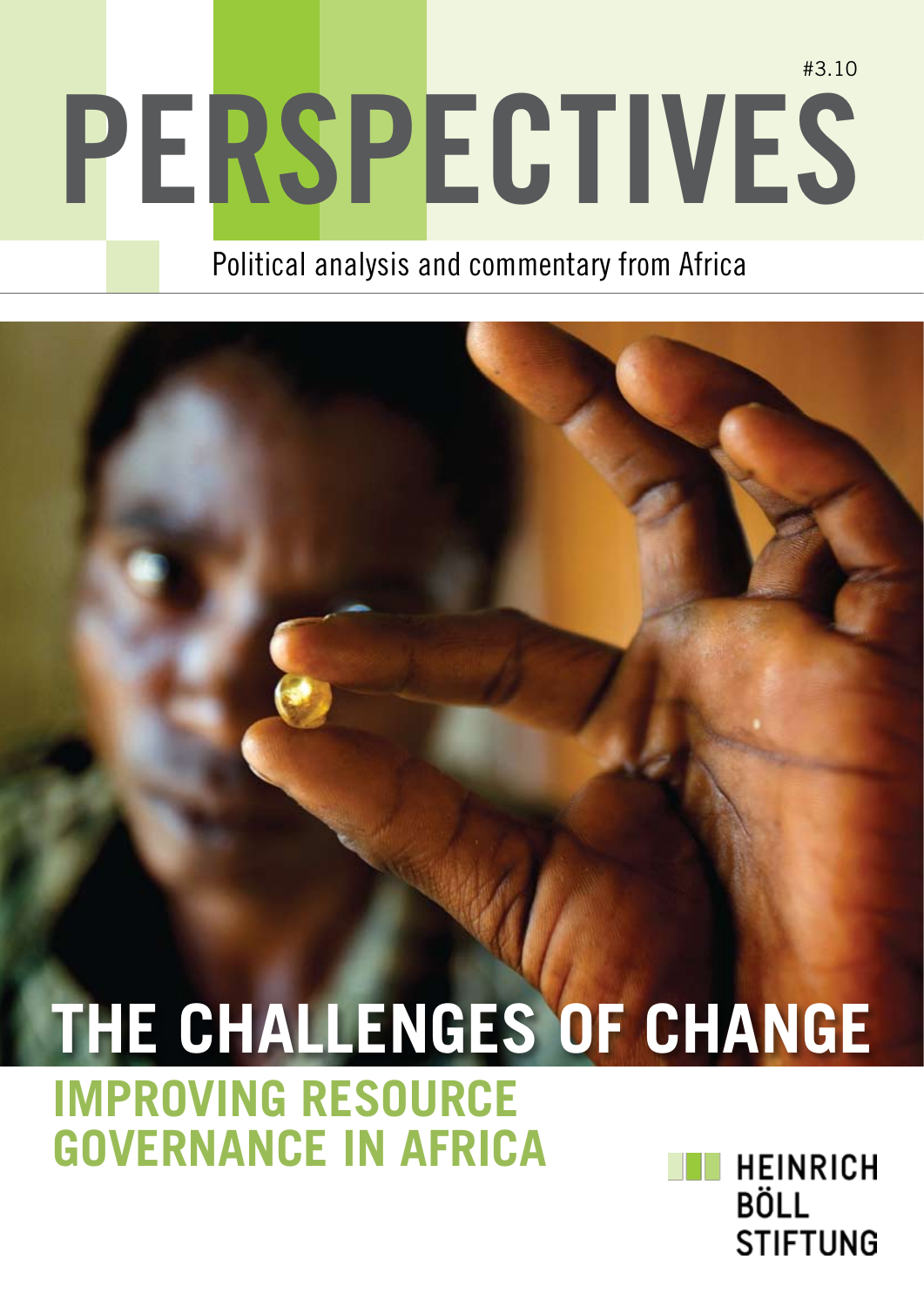## **Contents**

| Editorial                                                                                                                   |  |
|-----------------------------------------------------------------------------------------------------------------------------|--|
| The Kimberley Process and the Chiadzwa Diamonds in<br>Zimbabwe: Challenges and effectiveness<br>Claude Kabemba              |  |
| The Extractive Industries Transparency Initiative (EITI) in<br>Nigeria: Sifting rhetoric from reality<br>Uwafiokun Idemudia |  |
| Tanzania's Mining Boom: Initiatives for increased transparency<br>and accountability in the starting holes<br>Bubelwa Kaiza |  |

### **Heinrich Böll Foundation – Africa**

The Heinrich Böll Foundation, associated with the German Green Party, is a legally autonomous and intellectually open political foundation.

Our foremost task is civic education in Germany and abroad with the aim of promoting informed democratic opinion, socio-political commitment and mutual understanding. In addition the Heinrich Böll Foundation supports artistic and cultural as well as scholarly projects, and co-operation in the development field. The political values of ecology, democracy, gender democracy, solidarity and nonviolence are our chief points of reference. Heinrich Böll's belief in and promotion of citizen participation in politics is the model for the foundation's work.

Our programme areas in Africa are:

- Democracy
- **n** Sustainable Development
- **Human Rights**
- n International Politics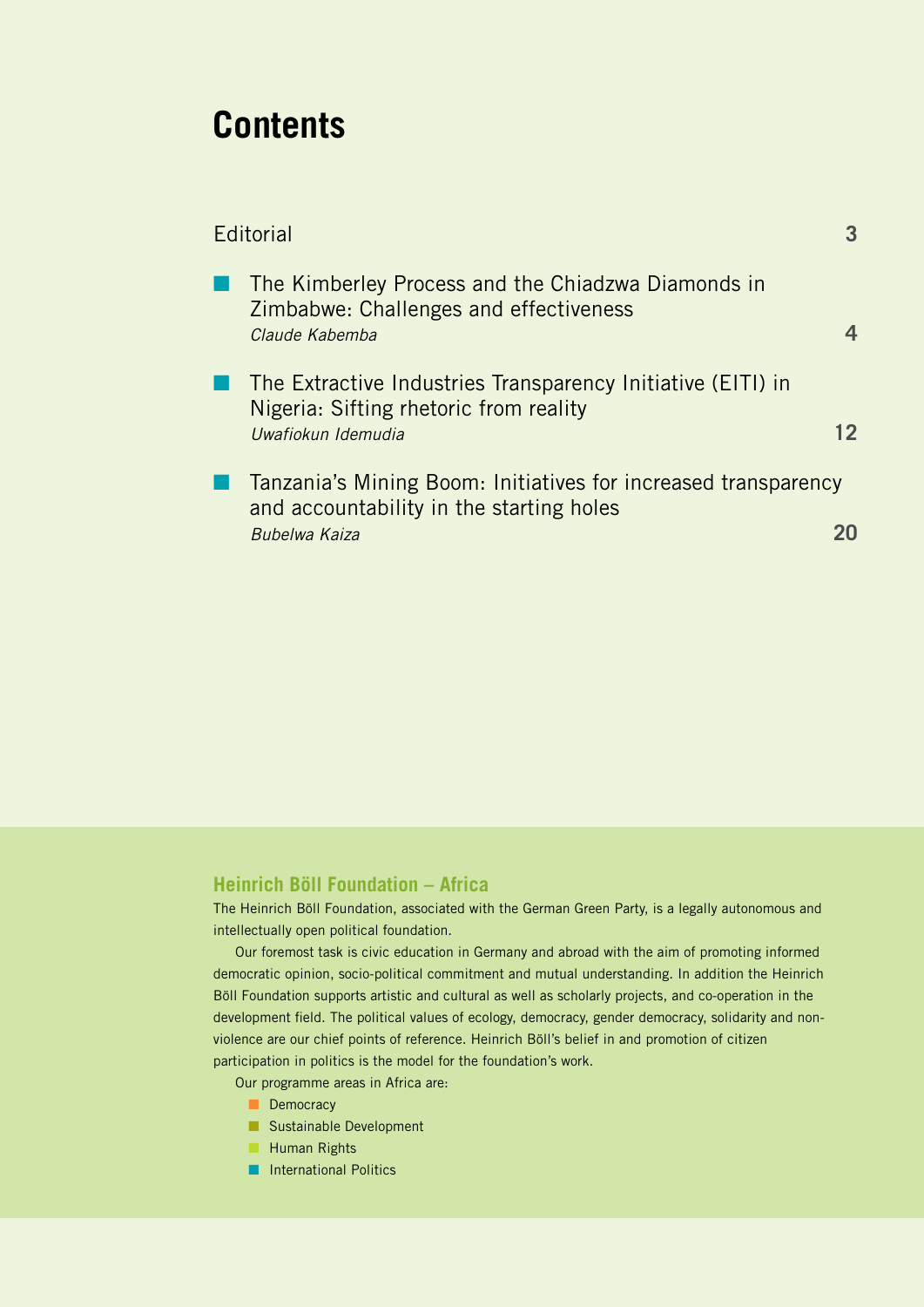## **Editorial**

W hen diamonds were discovered in the remote Chiadzwa area of the Marange district, Zimbabwe in 2006, many in the local community considered this as a blessing that would lessen their hardships in tough economic times. Indeed, if prudently managed the Chiadzwa diamonds could significantly boost state revenue. However, instead of funding the country's reconstruction after years of economic collapse, the diamond rush made the people of Chiadzwa one of the latest victims of the so called "resource curse". The discovery plunged the area into chaos and brought with it armed security forces, violence, human rights abuses, increased social instability and environmental degradation.

Against the background of similar experiences in resource-rich countries across Africa, various multi-stakeholder initiatives were established in the early 2000s. Although different in their approach and scope, all initiatives aimed at contributing to a transparent, sustainable, fair, and just governance of natural resources. Almost one decade later, the situation in Zimbabwe gives rise to the question of how successful these initiatives have been in practice and what the main challenges in implementing them are. This issue of Perspectives sheds light on these and related questions in the context of three different case studies: Zimbabwe and the Kimberly Process Certification Scheme (KPCS), the Nigerian Extractive Industries Initiative (NEITI), and the Publish What You Pay (PWYP) Coalition in Tanzania.

Rough diamonds have been an important source of funding in violent conflicts across Africa. Subsequently the KPCS was set up in 2003 as an initiative to prevent the trade in "conflict diamonds". Despite some progress, the scheme has repeatedly come under criticism. Most recently, its handling of the situation in Zimbabwe has fuelled doubts about the scheme's credibility and effectiveness in practice. Amidst allegations of human rights abuses and reports of diamond smuggling the KPCS has failed to take decisive action. Claude Kabemba sheds light on the reasons for the KPCS' inability to act and concludes that a failure in Zimbabwe

will send a negative signal about the relevance of the KPCS and capacity for self-regulation of the diamond industry as a whole.

In spite of several hundred billion dollars in revenues from the oil sector over the past decades, the existing system of governance and resource management in Nigeria has failed to ensure basic living standards for broader society. In 2003, the establishment of NEITI became a prominent feature in an economic reform process that was to ensure a more transparent and effective governance of revenues from the country's extractive industries sector and would serve as a basis for successful economic growth and poverty reduction. In his analysis, Uwafiokun Idemudia has a critical look at the assumptions that underpin the NEITI initiative and the extent to which the rhetoric of transparency has delivered on its promise on the ground.

Over the last decade, Tanzania has been experiencing a rapid expansion of exploration and mining activities for minerals, gas and oil alike. The mineral export boom provides for developmental opportunities in a hitherto mainly agricultural economy, but also has begun to re-shape Tanzania's politics and society – not always positively. In the meantime, international and local initiatives directed at improving the governance of extractive resources in Tanzania are taking off. Bubelwa Kaizer, Coordinator of PWYP Tanzania, provides some insights into the genesis of the campaign and its challenges ahead.

The articles in this issue of *Perspectives* demonstrate that while present local and international efforts to address the resource governance issues have yielded some benefits, they continue to face serious challenges. We therefore hope that this issue will provide a platform for further deliberations on solutions to overcome the problems associated with natural resource extraction in Africa.

Dr Antonie Katharina Nord Regional Director

Jochen Luckscheiter International Politics & Dialogue Programme Manager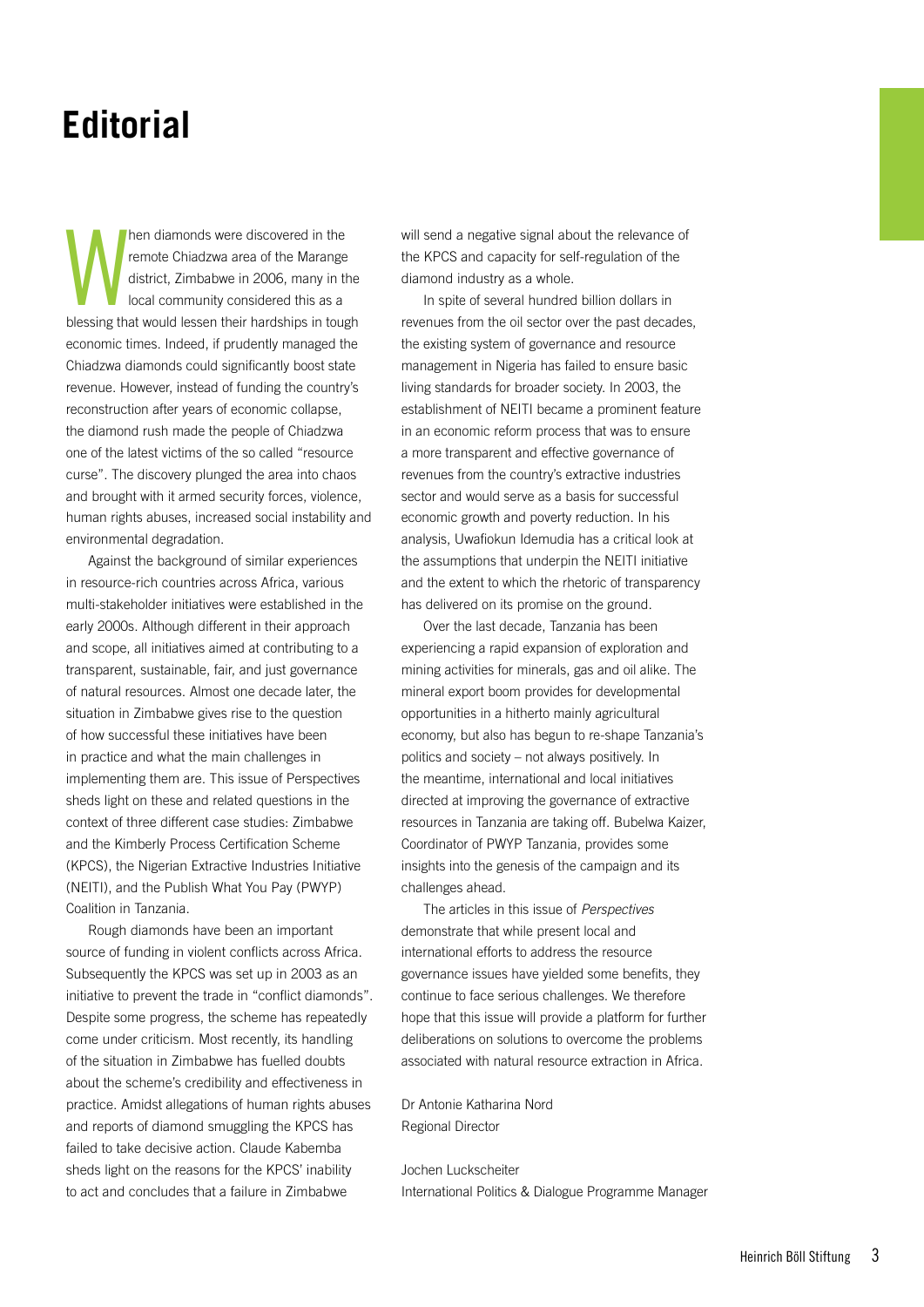## **The Kimberley Process and the Chiadzwa Diamonds in Zimbabwe:**

Challenges and effectiveness

#### **Introduction**

The diamond boom in Chiadzwa, Marange district that occurred in 2006 coincided with the total collapse of state institutions in Zimbabwe.<sup>1</sup> This discovery is said to be the largest in the last 20 years. The Chiadzwa diamond rush should be understood in the broader context of the governance problems afflicting Zimbabwe. People from many countries and all walks of life descended on the diamond fields to informally mine and trade in the alluvial diamonds. Initially, politicians in the area encouraged the villagers to dig for the diamonds. However, the government

> It seems the KP is failing to adapt and become proactive in dealing with illegal diamonds coming out of countries not at war (such as Zimbabwe). The KP was conceptualised as a reactive and not as a preventive mechanism.



#### **Claude Kabemba**

Claude Kabemba is the Director of Southern Africa Resource Watch (SARW). He holds an MA in International Relations at the University of the Witwatersrand and he is a PhD candidate in International Relations at the same university.

later deployed security forces in Chiadzwa to chase away informal miners. The security forces themselves became involved in diamond panning and trade, forming syndicates to pillage and smuggle diamonds. The state was unable to control and protect the resources. Chiadzwa quickly became a free-for-all and a paradise for illegal diamond smuggling on a scale never seen before in a country not at war. The security involvement militarised and politicised both the extraction and the trade. Reports of serious violations of human rights in Chiadzwa attracted the attention of the Kimberley Process (KP).

The KP has played a significant role in reducing the trade in illegal diamonds, especially from war torn countries but it has not stopped it completely. It is estimated that at the time of the launch of the KP, 4% of all traded diamonds came from conflict ravaged countries such as Angola, DRC and Sierra Leone. Since the KP was introduced in 2003, the level of illicit diamonds entering the international market is said to have been reduced to only 1%.4

#### **Kimberley Process intervention in Zimbabwe**

With the end of wars in Angola, Sierra Leone and the DRC, the KP seems to have lost its momentum, and the trade in illegal diamonds is increasing again. The KP was put in place to deal with conflict diamonds, and it was designed to deal with diamonds originating in war situations. It seems the KP is failing to adapt and become proactive in dealing with illegal diamonds coming out of countries not at war (such as Zimbabwe). The KP was conceptualised as a reactive and not as a preventive mechanism. The situation in Zimbabwe caught the KP by surprise, and it only intervened late when the situation was already out of hand. The KP sent a monitoring team to Zimbabwe on a fact-finding mission. An interim report recommended a six month suspension of importing and exporting of Zimbabwean rough diamonds.5 In general, despite assertions in the KP annual reports and responses to review visits in 2007 and 2008 that internal controls and security measures were to be strengthened, the production and export processes remain largely unchanged in Zimbabwe. The KP plenary meeting in 2009 in Swakopmund, Namibia, on November 5 which focused on the situation in Zimbabwe refused to vote on the case. This was not surprising considering the fact that the KP chair was Namibia and the plenary was being chaired by Bernhard Esau, Namibia's deputy Minister of Mines.<sup>6</sup>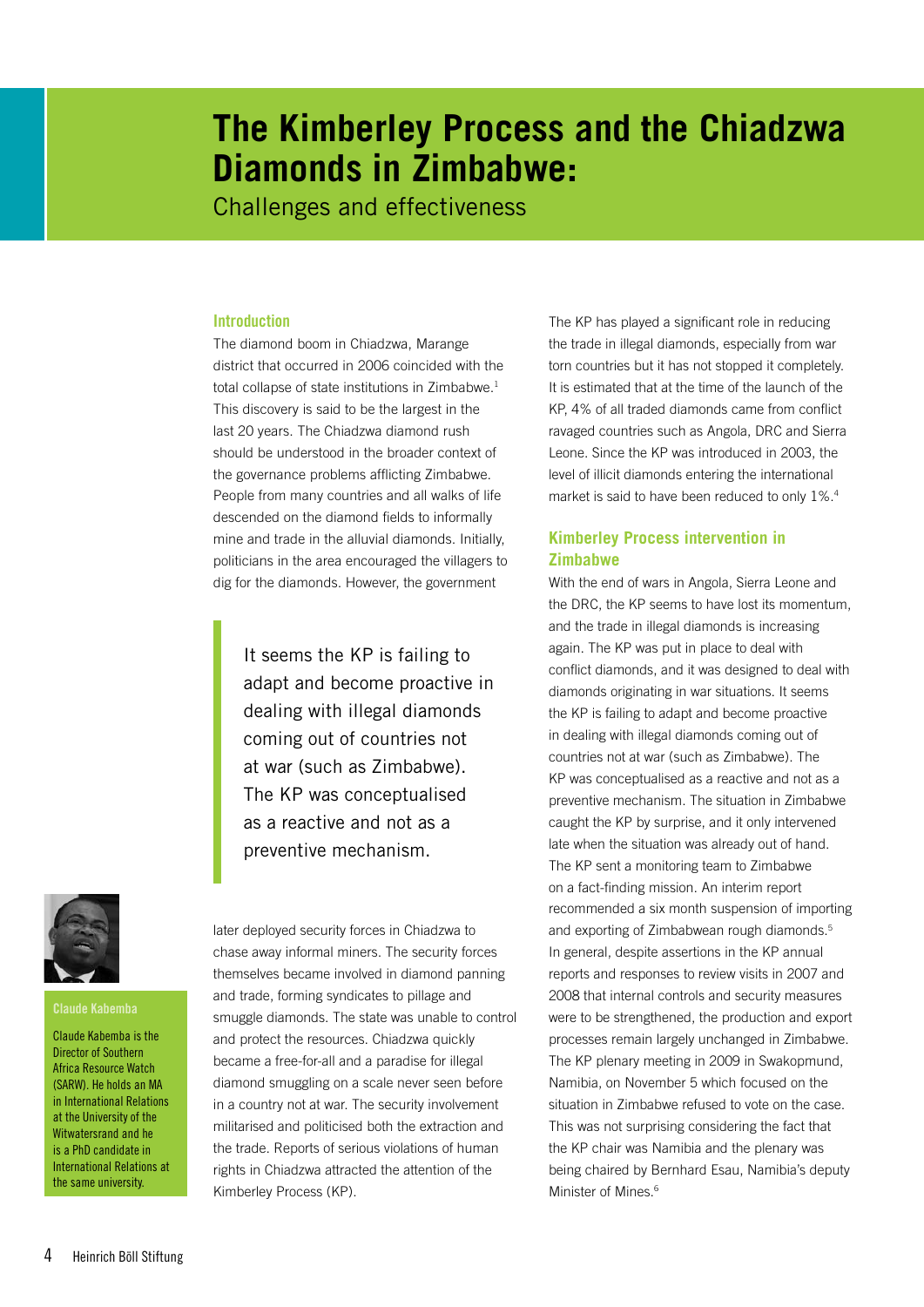Instead the KP gave the Zimbabwean government until June 2010 to regularise operations in line with the KP requirements. A joint plan was adopted to resolve the issues of the Chiadzwa diamonds. In February 2010, the South African businessman Abby Chikane was appointed as a KP monitor. His final report to the KP found that Zimbabwe has met minimum KP standards and should be allowed to sell its diamonds which

The difficulty in the Zimbabwean case is that the KP is faced with a government that insists that it is in control of the diamond trade, despite the fact that information on the revenue being generated from the diamonds is not available and illegal trading continues.

were extracted from November 2009 by the two companies Candile and Mbada. However, with regard to goods produced before November 2009 the KP report argues that there is a need to wait for the auditor's report. At the KP inter-sessional meeting from June 21-23 2010 in Israel, Chikane's report divided the members into two. The first group constituted by Western countries (Canada, USA and Australia) and civil society rejected the conclusion of the report. Most African countries, especially SADC countries together with China and India endorsed the report and requested the KP to abide by the KP monitor's recommendations. Because decisions in the KP are taken by consensus, Zimbabwean Minister of Mines Obert Mpofu returned home empty handed. The KP refused to allow Zimbabwe to sell its diamonds. However, the Zimbabwean government has since decided, following a ministerial meeting, to go ahead with the selling of the diamonds. It is estimated that Zimbabwe has a stockpile of approximatively 4 million carats of diamonds extracted between November 2009 and June 2010.

The difficulty in the Zimbabwean case is that the KP is faced with a government that insists that it is

in control of the diamond trade, despite the fact that information on the revenue being generated from the diamonds is not available and illegal trading continues. The question is how the KP should deal with Zimbabwe?

#### **The situation in Chiadzwa**

The ownership of some of the diamond mining claims in Chiadzwa is contested between the government of Zimbabwe and African Consolidated Resources (ACR). The United Kingdom based mineral exploration company obtained the right to mine diamonds in 2006. However, the government of Zimbabwe cancelled ACR's diamond mining licence, arguing that it has lacked capacity to extract, and has accused ACR of pegging. ACR has appealed the sentence. In the meantime the government has offered mining concessions to two private companies (Mbada and Canadile) even though the case has not yet been finalised in the courts. The issuing of mining concessions to the two companies whose ownership structures are not very clear has raised questions as to whether correct and transparent tender procedures were followed, and whether the companies have the capacity and experience to mine diamonds. It has been revealed that one of the foreign investors involved in the two companies, Grandwell Holdings, does not have previous experience in diamond mining, but is involved in waste reclamation in South Africa.

The contracts signed by government with

#### The Kimberley Process Certification Scheme

In May 2000 in Kimberley, governments, international diamond industries and a range of civil society stakeholders met to discuss how to track illegal diamonds and stop them from entering the international market. The initiative was officially launched in January 2003. Under the KP, participants are required to export rough diamonds in tamper-resistant containers and provide certificates validating that their diamond exports are conflict-free. The certificate is defined as a forgery-resistant document with a particular format that identifies a shipment of rough diamonds as being in compliance with the requirements of the Kimberley Process Certification Scheme. Its overall objective is to ensure that conflict diamonds do not enter the legal diamond trade.<sup>2</sup> The initial target was to stop the sale and trade of diamonds that were used to bolster the coffers of rebel armies and rogue states, but more broadly it has come to be seen as an important tool that seeks to reduce smuggled diamonds as well. $3$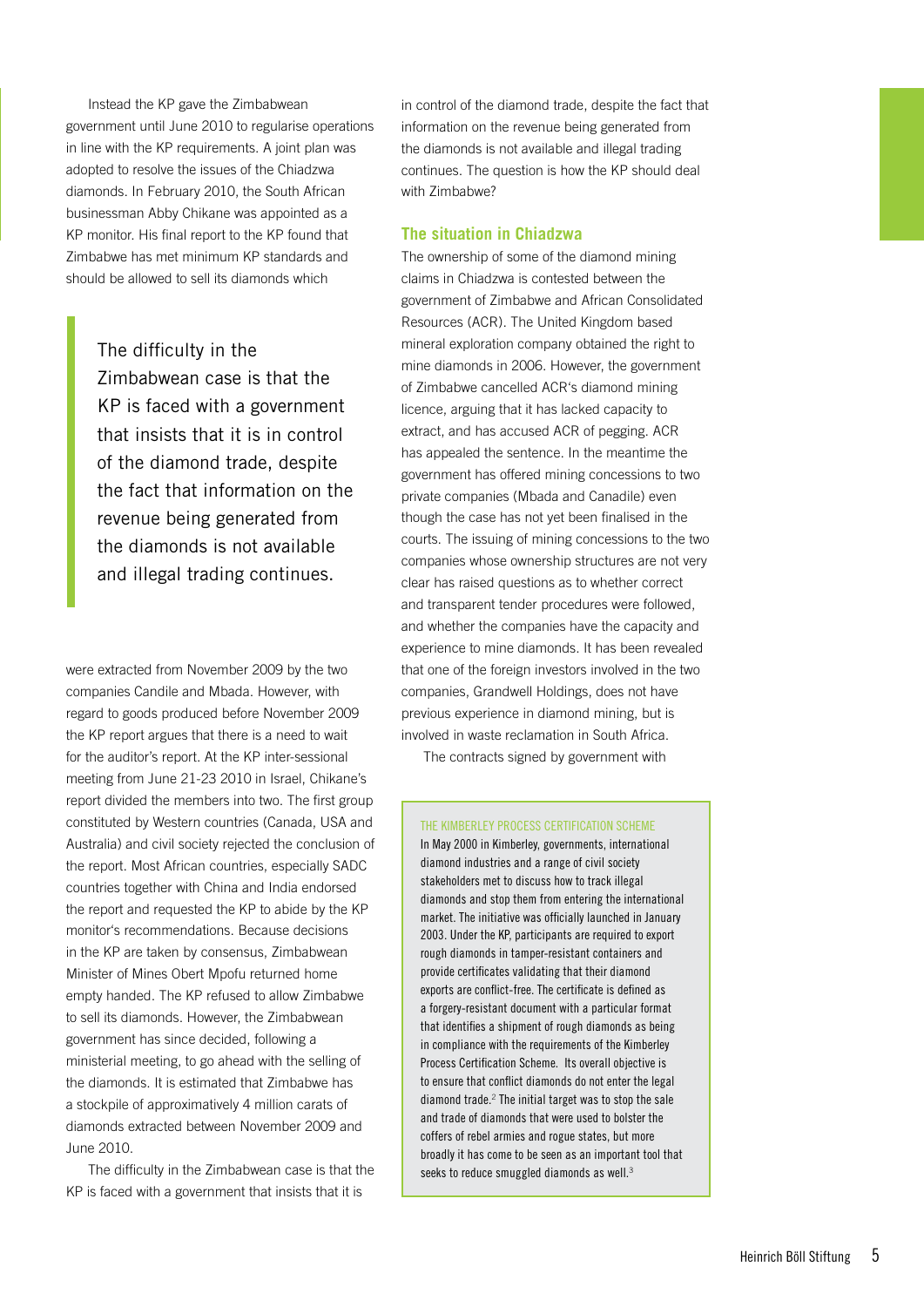Mbada Investments and Canadile Miners are questionable as they seem to benefit the foreign investors more than the country in terms of profits and revenue distribution. This situation indicates possible corruption, underhand dealings, and political manoeuvring as well as a general lack of transparency and accountability. The Zimbabwean Minister of Mines Obert Mpofu has admitted that he didn't follow proper procedures when he allowed the two mining firms to operate at Chiadzwa, confirming reports that the mining permits were issued fraudulently. Mpofu was giving evidence at a parliamentary committee hearing set up to investigate operations at Chiadzwa.

Surprisingly, in all this confusion, the KP has been discussing possibilities of granting Mbada Investments permission to sell 2.5 million carats of diamonds mined from Chiadzwa. The confusion which continues to exist as to who has the mining rights in Chiadzwa is also creating an environment for illegal extraction. In the current situation, it seems that no one is in control of the area.

In the meantime**,** while we are not seeing open conflict in Zimbabwe, a silent violence is taking place in the Marange district. Societal violence is on the increase and it is consuming communities through environmental degradation, water and air pollution, HIV and AIDS and forced relocation which are all causes and consequences of the absence of

> If the KP is to curb the illegal trade in Zimbabwe diamonds, it must be able to trace Zimbabwe diamonds entering another exporting country.

a responsible government. There have been many deaths in Marange, especially during the operation coded "Hakudzokwi" ("no return"), which was led by Zimbabwean security forces and aimed at the removal of unlicensed local miners in 2008. Other deaths have been caused by the collapse of mines. The discovery of diamonds also brought with it commercial sex workers. According to information obtained by Southern Africa Resource Watch (SARW) during research in Marange in 2009, at Marange Hospital HIV infection has increased

since the discovery of diamonds. In May 2010, Chiadzwa's villagers were under threat of relocation without compensation from the Zimbabwean government. The government, through the District Administrator of Mutare Rural District Council, gave a verbal two-week notice to more than 10 families of Chiadzwa to start preparing for relocation to Arda Transau farm.7

In addition, the silencing of human rights activists working in the diamond sector is a serious concern. For example, the Director of the Centre for Research and Development Trust, Farai Maguwu, was arrested because he exposed some of the human rights atrocities at the Chiadzwa diamond fields. The arrest of Maguwu has demonstrated the vulnerability of the KP and the need for it to evolve and meet new challenges.<sup>8</sup>

#### **Kimberley Process effectiveness in Zimbabwe**

Critical questions are now being asked: Are the scheme's hands bound or is it just unwilling to act? What are the reasons for the hesitant behaviour? The effectiveness of the KP varies from country to country, but as a rule it is easier to implement in democratic and functional states. These states have the capacity to regulate, monitor and protect the extraction and commercialisation of diamonds. However, it is virtually impossible to implement in countries where state machinery is dysfunctional and resource spoliation is part of an elite culture.

The KP has developed a number of tools that have been designed to facilitate compliance. These tools include regular statistical reporting, annual reports and other verification measures, including review missions to participant countries and ad hoc missions where credible indications of significant non-compliance are detected. From the above, it is evident that what is lacking in the mining sector in Zimbabwe is transparency and accountability, as the majority of the people are not aware of the contents of the mining contracts and agreements signed with foreign investors. The government does not give people information on revenue generated and how it is distributed. Neither do the companies reveal the money they pay to government in royalties and resource depletion fees. Of late, it has been revealed through media reports and parliamentary hearings that for 20 years the government-owned companies have not been declaring dividends to government from mining operations around the country.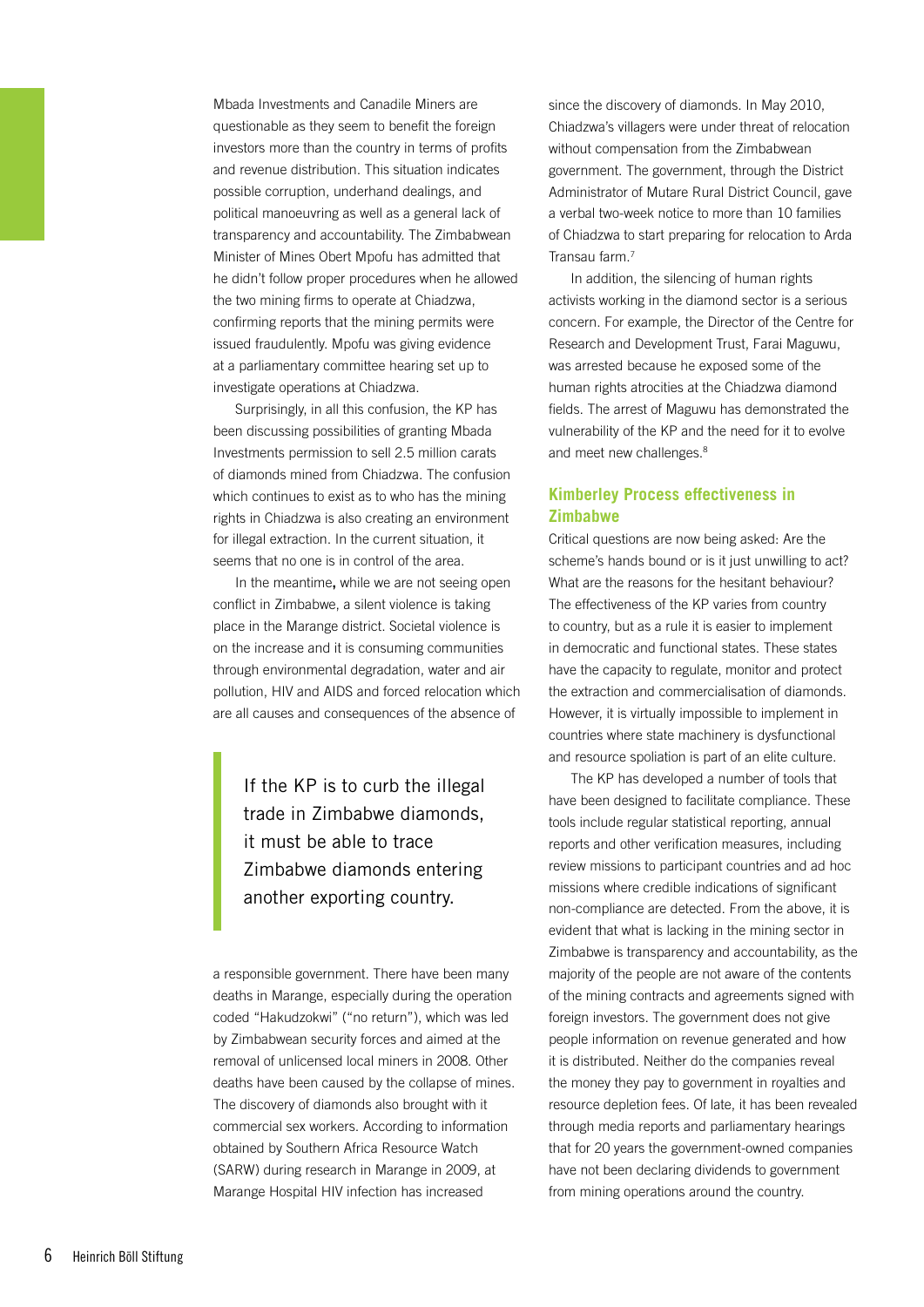Revenue from natural resources like diamonds risk being misappropriated and spent on projects that do not positively change people's livelihoods and spur economic recovery. There is urgent need to improve transparency in the management of natural resources wealth.

Unless Zimbabwe makes a swift transformation to an orderly state, it will be difficult to implement the KP. Corruption is on the increase in Zimbabwe. The absence of the rule of law compromises the implementation of the KP. The systems are so

> An effective implementation of the KP is only possible in countries where the state has minimum capacity to enforce regulation, and where the political will exists.

weak that illegal diamonds find their way into Mozambique, South Africa, and Dubai on a daily basis. The Zimbabwean state is not able to produce reliable statistics on which to base an accurate conclusion about the state of the diamond trade. If the KP is to curb the illegal trade in Zimbabwe diamonds, it must be able to trace Zimbabwe diamonds entering another exporting country, but currently the precious stones exit a massive and largely uncontrolled territory. The lack of official statistics reflects the fact that the figures are likely to be so distorted that the government is not prepared to publish production and revenue figures. As a result, it is not clear how much revenue government receives from legal diamond sales. According to the Reserve Bank of Zimbabwe the state loses out on US\$1.2 billion worth of diamond revenues per month<sup>9</sup>, money that could be used to fund the country's reconstruction after eight years of economic collapse. While most observers agree the amount is exaggerated – given that global production hovers around an average of less than US\$ 1 billion a month – it reflects the lack of government control at the Chiadzwa diamond fields.

#### **Limitations of the Kimberley Process**

There are six interlinked limitations of the KP in general, and they all apply in Zimbabwe.

*The first limitation is linked to the KP's voluntary nature.* The KP is a voluntary mechanism, which can only be effective with the support and determination of the implementing country. Because of this, its effectiveness is dependent on the goodwill of member states. It seems the KP has no capacity to stop illegal trade if the relevant government is not committed. The illegal trade continues, not because it is difficult to stop it but because officials in the Zimbabwe government are themselves involved in the illegal trade. The KP's sanction (which is to suspend a member-state) is not punitive as far as officials are concerned, because of the enormous financial return that illegal diamonds give them, it matters little to them whether they are part of the KP or not. In fact the Zimbabwean government has threatened to withdraw from the KP if demonised.

*The second limitation is linked to weak state capacity.* An effective implementation of the KP is only possible in countries where the state has minimum capacity to enforce regulation, and where the political will exists. It is important to note, however, that the capacity of the state is not determined by peace and democracy alone. The implementation of the KP requires commitment from governments. The political will to enforce the law must be present in order for a government to devote sufficient energy and resources to the initiative. This political will does not exist in Zimbabwe.

*The third limitation is linked to the existence of a powerful network of government officials involved in the illegal trade.* In a situation where the state is unable to protect resources, foreign and local players use the opportunity to extract resources. The formal diamond trade is being replaced by an informal diamond trade. Despite the state's efforts to curb the informal diamond trade, it is in fact becoming increasingly sophisticated. The problem of the informal diamond trade in Zimbabwe is exacerbated by the existence of a network of powerful political figures in whose interests it is to maintain the illicit trade. It is impossible for the KP to produce positive results in countries where government officials are themselves preying on the mineral wealth of their countries. This situation challenges the design of a system that focuses on the diamond trade and not on governance within countries.

*The fourth limitation is unequal redistribution of resources.* The trade exists in this informal form in order to maximise profit by evading taxes that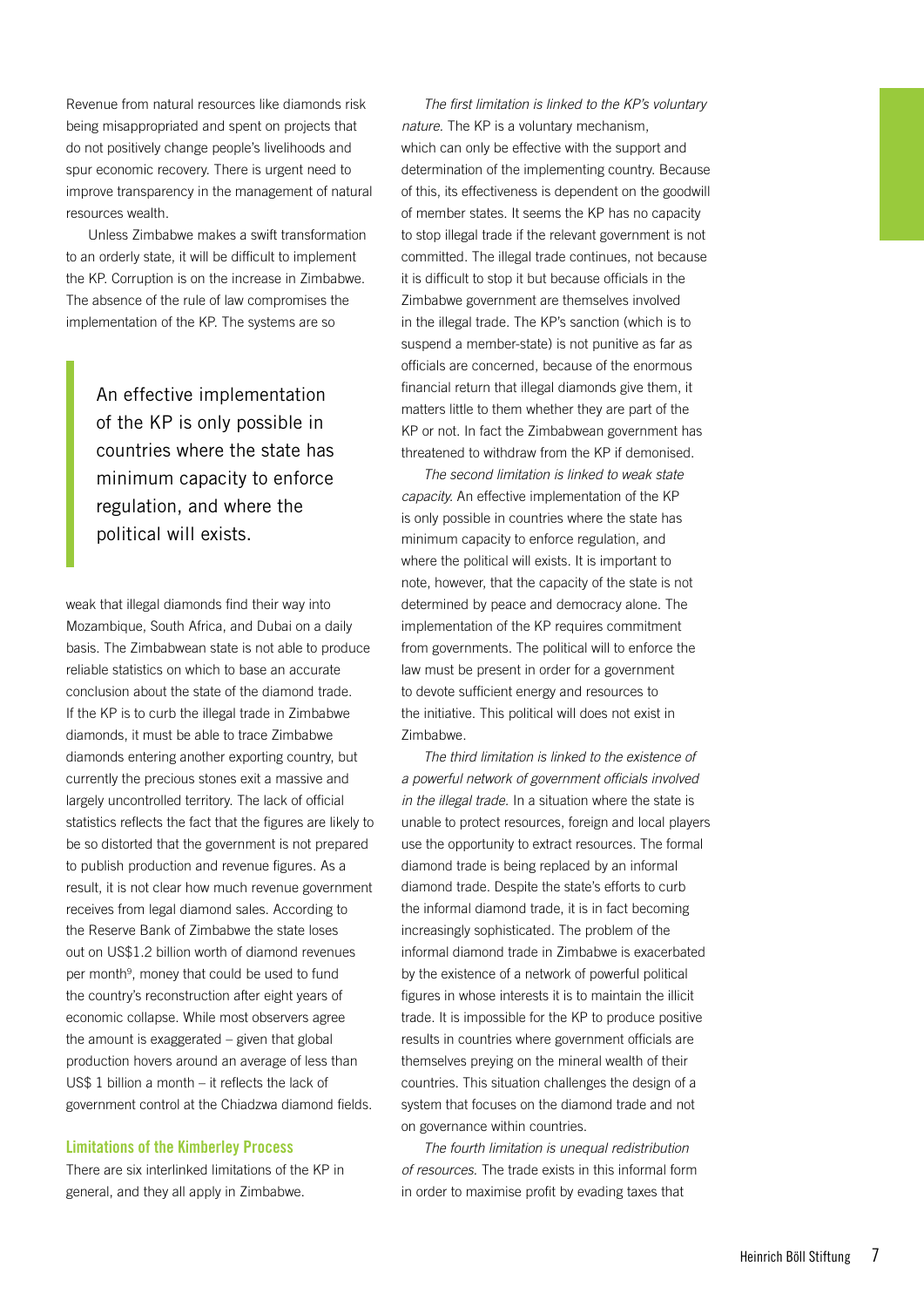would otherwise be due to the state. Situations such as that which has developed in Chadzwa arise because of deep-seated divisions in societies. One of these divisions is the unequal distribution of resources. The problem of the illicit diamond trade in Zimbabwe is fundamentally the problem of a dysfunctional state. To assume that only illicit diamonds fuel conflict is simplistic. The possibility also exists for legal diamonds to fuel conflict, especially when diamond revenues are not equitably shared among the population, but instead are used to strengthen and enrich a few who are close to the regime. The Chiadzwa diamond rush in Zimbabwe has benefited senior ZANU-PF officials and those close to them. Systematic corruption, economic mismanagement and patrimonial rule (often associated with resource abundance) may fuel political and economic grievances by undermining the state's legitimacy and by weakening its capacity to perform core functions. The state's failure to put

The KP has a serious challenge in countries where there are wide and entrenched artisanal mining operations, as in Zimbabwe.

in place natural resource management systems strongly influences the opportunities for noncompliance. This is why governance of natural resources needs to be made a central element of the KP if it is to remain relevant. The KP macro approach - certification and verification - is insignificant in the case of Zimbabwe, when the issues of illegal diamonds are so intertwined with socio-economic conditions. The KP does not deal with issues related to human rights abuses and poverty. But this is the Achilles' heel. The absence in its mandate to look into issues of distribution of revenues and local socio-economic conditions create difficulties of definitions and scale that have important implications for its efficiency. It is not the presence of diamonds in a country that create conditions for war but unequal distribution of resources and poor socio-economic conditions.

*The fifth limitation is linked to the existence of the market of the illegal diamonds.* The existence of markets especially in neighbouring countries which are not members of the KP poses a limitation to the effectiveness of the KP. Diamonds are a fungible commodity, which means that they are a particularly attractive means of moving value across borders – i.e. money laundering. As Tim Hughes has argued in the early years of the Chiadzwa rush, "reports of conflict and illicit diamonds seeping into South Africa from the DRC via Zimbabwe are a timely reminder that, despite significant victories, the war on conflict diamonds has not yet been won. In the situation of lawlessness, it is possible that fraudulent KP certificates are being used. The government does not have a system to carefully examine the authenticity of certificates".10

*The sixth limitation of the Kimberley Process is linked to the structure of diamond production.* The KP has a serious challenge in countries where there are wide and entrenched artisanal mining operations, as in Zimbabwe. In the past three years, most diamond production was by artisanal labourers using simple tools and equipment, and living in conditions of insecurity and poverty. The problem with artisanal mining is not that it is bad, but rather that it is unregulated and disorganised. The absence of any form of organised structure for these miners poses multiple challenges to the KP. Artisanal miners are largely unregistered, and they operate in conditions that make them vulnerable to buyers. They tend to have few livelihood options, which means that they will often sell their stones to whoever comes first. In addition, the distribution channels of diamonds from this sector are not always clear, making it difficult to monitor diamond transactions. The weakness of the KP has been that it focuses more on the trade and export end of the industry, and less on the production of diamonds. The fact that the government in Zimbabwe is incapable of producing reliable statistics is in part a consequence of the high number of under-regulated artisanal miners who are involved in the industry. It is reasonable to assume that plenty of diamonds from the artisanal mining sector go unrecorded through an informal network. The tracking process can only be effective if it begins at the sites of mining activities, including those where artisanal mining is happening under tight security control. However, the situation in Marange does not permit a proper securing of the area for two reasons: first, the area that is supposed to be monitored is extremely large at approximately 70,000 hectares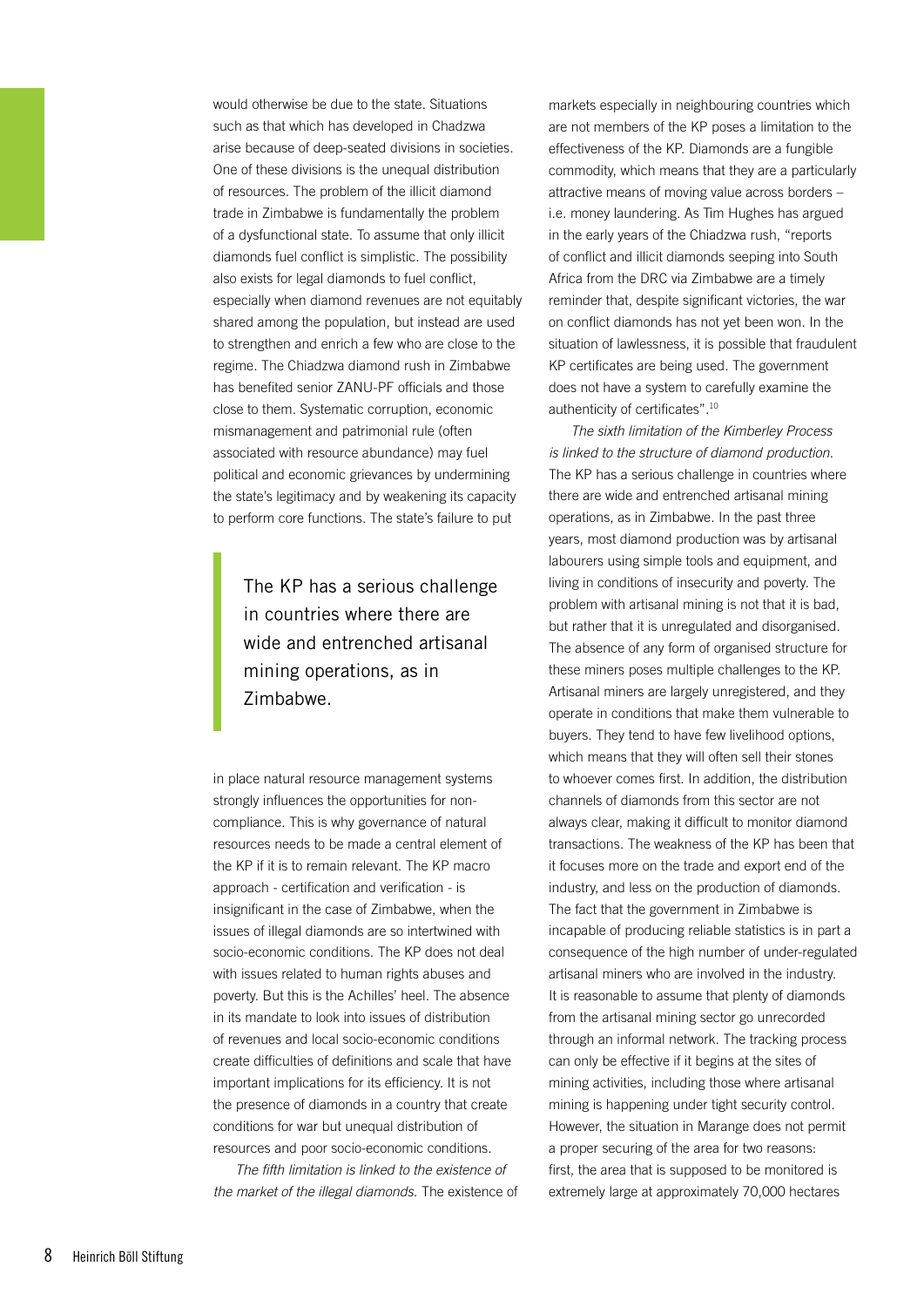(18% has proven deposits). Second, the area is controlled by security forces which are suspected of trading in diamonds themselves. Also, people are being prevented from accessing the area. For example in early April 2010, police barred a group of 18 lawmakers from the parliamentary committee on mining from visiting the controversial Marange diamond field on a fact-finding tour.<sup>11</sup> The KP can not be implemented in such a situation of lawlessness.

#### **Resolving the Chiadzwa situation: what role could South Africa and SADC play?**

The human rights abuses that are taking place in relation to the Chiadzwa diamonds are not necessarily because of illegal diamond diggers. In Zimbabwe, due to the collapse of governance structures and unprecedented levels of human suffering, it is difficult (if not impossible) to bring normalcy to the Chiadzwa diamond fields. Only when there are strong governance structures and when citizens are paid reasonable wages that can carry them to the next pay day, will Chiadzwa cease to be a hotspot. For as long as there is no accountability over who is benefitting from the diamonds and the increase in poverty the illegal activities surrounding the diamonds in the area

> Civil society organisations in Southern Africa and around the world must mobilise to name and shame what is happening in Zimbabwe.

will continue because someone will be benefitting from the confusion. South Africa and the Southern African Development Community (SADC) should pressure the government of national unity to become functional. South Africa and SADC must continue to put pressure on all parties to the Global Political Agreement (GPA) to work towards a stable government that is able to discharge its duties without hindrances, including ending illegal trade in diamonds. Equally, SADC should encourage Zimbabwe's direct neighbours, especially South Africa and Mozambique to put in place a mechanism to prevent illegal diamonds from

Zimbabwe entering and transiting their territories.

Certain SADC countries with expertise have to come forward to help Zimbabwe. Namibia sent one expert to Zimbabwe to work with the KP monitor in order to set up a system that is compliant with the requirements of the KP. South Africa is also ready to provide support. One area where Zimbabwe needs immediate assistance is putting in place a system for small scale miners which will include their identification, registration and monitoring of their activities including production and commercialisation. There is a need to develop a strategy that will convince illegal diggers to join the mainstream. While diggers have difficulties engaging with police and the army this would be an opportunity for the Zimbabwean government to work with civil society. Because of the number that is expected to register, it would be strategic to allow small scale miners to form cooperatives which would ease the control burden, especially in production and commercialisation.

Further, civil society organisations working with the KP in Southern Africa and around the world must mobilise to name and shame what is happening in Zimbabwe with the only objective of ending the scourge of conflict diamonds.

#### **Resolving the Chiadzwa situation: what role for the Zimbabwean government?**

The cause of the illicit trade is bad governance in the management of diamond revenues. Smuggling and human rights abuses are simply the all-toofamiliar consequences of poor management of resource revenues and distribution. The only way Zimbabwe will be able to stabilise the diamond industry again is through government ownership and control of a domestic resource management system that can be reinforced by the KP mechanism.12 In this situation - as in Angola and the DRC - the KP should play a supportive rather than primary role.

The illicit diamond trade will not end unless Zimbabwe introduces fundamental reforms to the structures of resource management. The reform must aim to enhance accountability and transparency in resource management systems. Perhaps this is where the KP's biggest weaknesses reside: one cannot rely on externally driven mechanisms to deal with a problem which is mainly caused by internal structural weaknesses. In Zimbabwe the system of resource management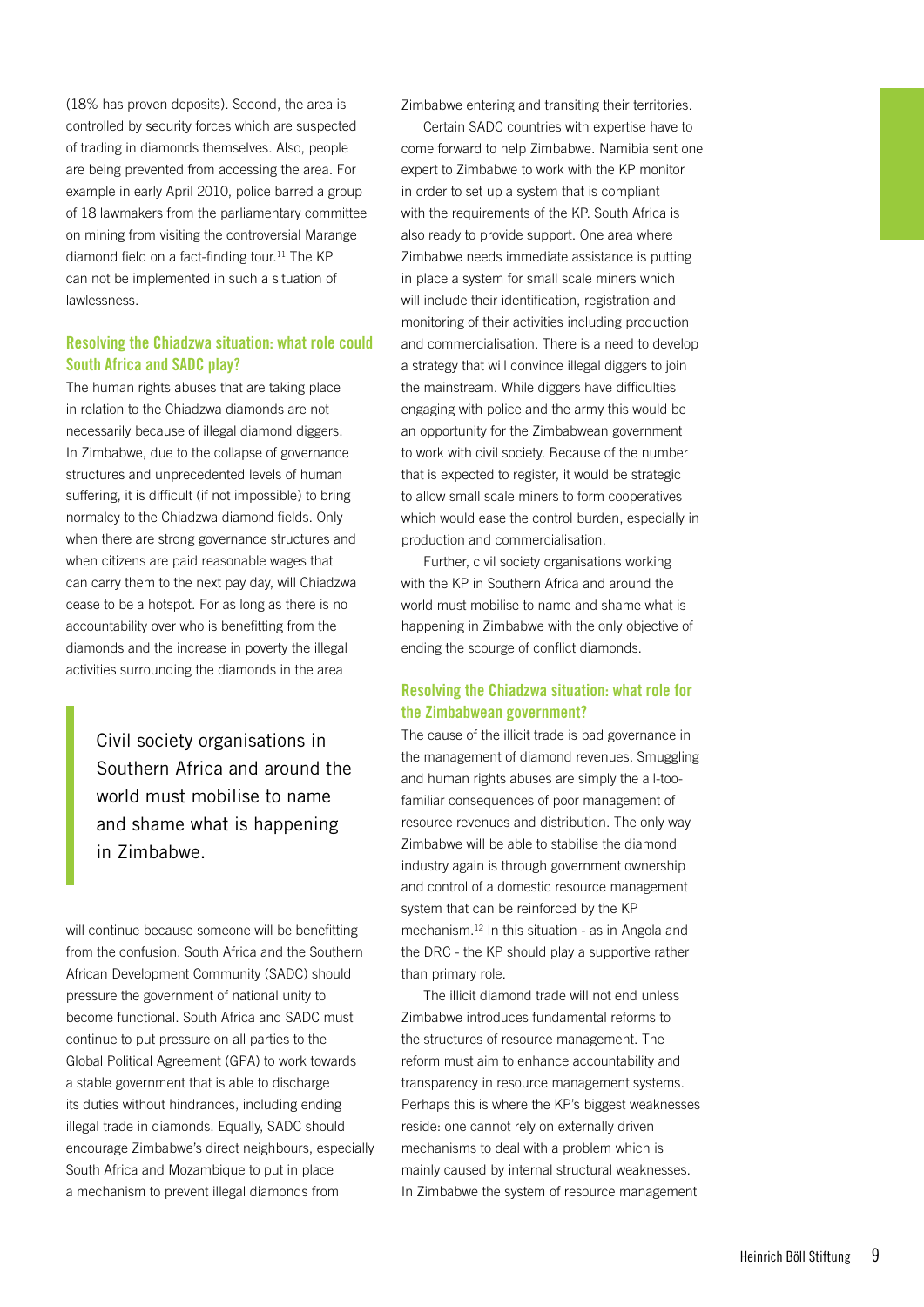(including the management of diamonds) are not clear. The Ministry of Mines and Mining Development is responsible for the overall KP implementation and related policy. The Minerals Marketing Corporation of Zimbabwe (MMCZ) remains the KP exporting authority and, in addition, is mandated by statute to sell and coordinate the export of all rough diamonds (and other minerals). In most instances, MMCZ acts as a seller on behalf of a producer or related company, for which it receives a small commission; in some cases, however, MMCZ may also purchase rough diamonds from a domestic producer outright and sell on its own behalf. MMCZ controls the export process for all rough diamonds. MMCZ is responsible for the evaluation of all diamonds prior to export, which results in the breaking of the seals of their original containers. Production from Marange is transported to the Zimbabwe Mining Development Corporation (ZMDC) offices in Harare, where it is sorted and evaluated prior to export. Security measures for the sorting and movement of this production do not appear to be reliable.

Zimbabwe has demonstrated by its actions that it does not respect the KP and cannot meet its minimum standards for internal controls and exports.

Tenders are held periodically in Harare for Marange production, with domestic and international buyers participating.

There are five licensed cutters and polishers in Zimbabwe, however, because of certain legal issues, they are not yet permitted to manufacture rough production from Zimbabwe. The MMCZ is not entirely in control. For example, it appears the new mining companies have obtained exclusive marketing and selling rights of the diamonds from Chiadzwa through the contracts they signed with government, and this is contrary to regulations. According to Global Witness the Minister of Mines has led efforts to block oversight of companies, Canadile Miners and Mdaba Investments, by imposing his allies as board members, and sidelining the state mining company, ZMDC.<sup>13</sup>

Another huge challenge is to demilitarise the Chiadzwa diamond fields. There is a call for all security forces to vacate the area. However this approach is risky. A quick withdraw of security forces could lead to a new diamond rush. Others from the KP have asked the Zimbabwean government to bring in new investors as a security mechanism. However, Zimbabwe, or any other country, should not be forced to sell mining rights without having in place a transparent system for contract negotiations and the capacity to monitor the activities of companies.

#### **Conclusion**

In recent years the KP has been accused of losing its vitality and focus. Many people are now asking what does the future hold for the scheme if it fails in Zimbabwe. Zimbabwe has demonstrated by its actions that it does not respect the KP and cannot meet its minimum standards for internal controls and exports. This opposes Chikane's report, which concluded that Zimbabwe has demonstrated its commitment to meet the minimum requirements of the KP.

Now, more than ever before, the KP must seriously consider introducing new dimensions to deal with emerging situations. For this to happen the KP is in need of decisive and credible leadership from government, companies and civil society which was not apparent at its inter-sessional meeting in Israel in June 2010.

Equally, the KP should clarify its position on how to deal with human rights abuses linked to the extraction of diamonds. At the KP meeting in Israel the question was raised whether the KP should consider human rights in its work or leave it to other international forums specialised in human rights. It is important to conclude by celebrating the position of civil society that human rights have always been the core of the KP.

Zimbabwe presents a real test to the KP. But it is not the only country posing serious challenges to the KP. Other countries such as Venezuela and Guinea, which are experiencing diamond smuggling and fraud respectively, pose equal challenges. However, failure in Zimbabwe will send a negative signal about the relevance of the KP and capacity for self-regulation of the diamond industry.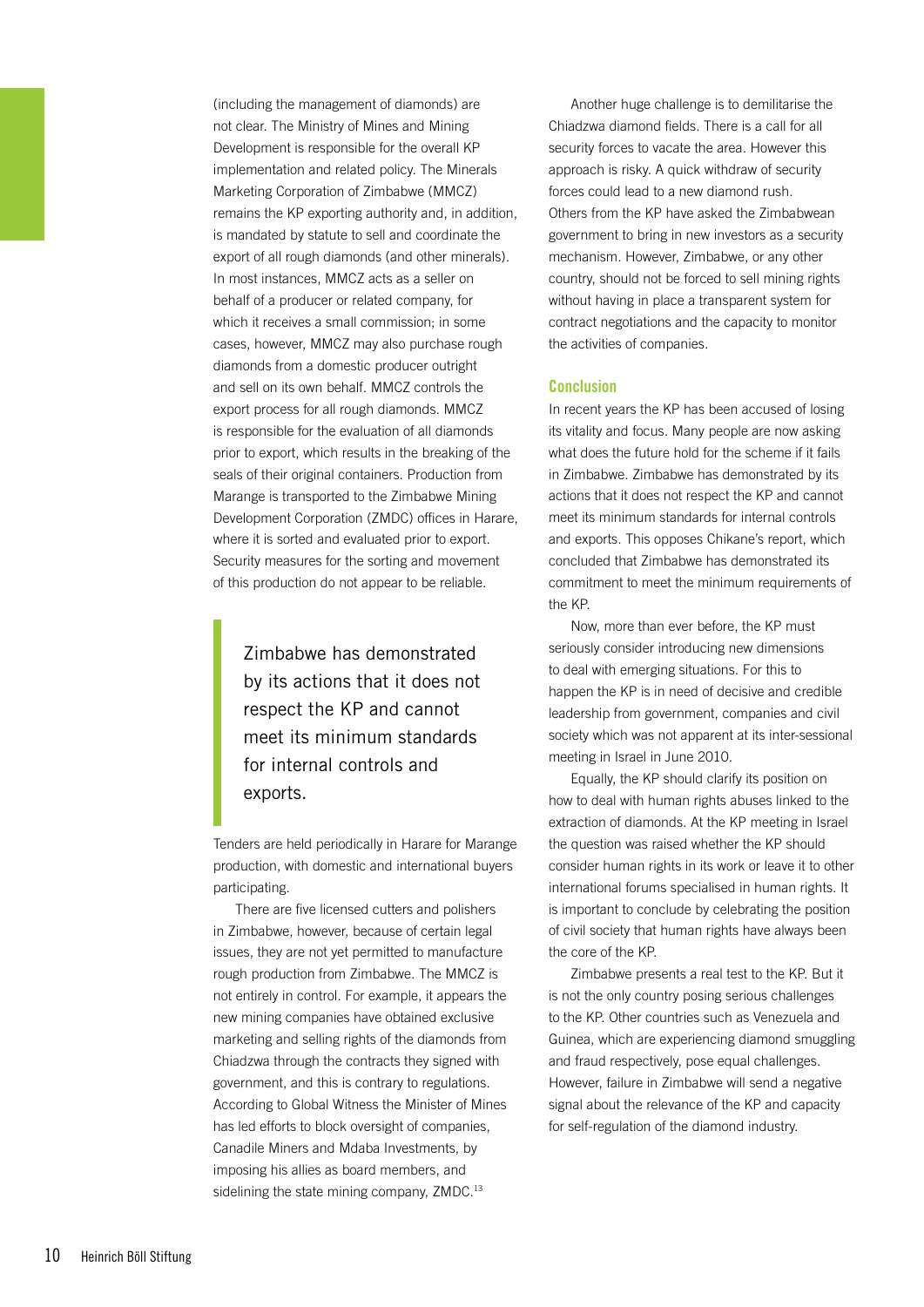#### **Endnotes**

- 1 Out of the 14 countries that are part of the Southern Africa Development Community (SADC), eight are diamond producers: Angola, Botswana, DRC, Lesotho, Namibia, Tanzania, South Africa, and Zimbabwe. One member, Mauritius, is an important diamond-cutting centre. Botswana is the world's largest producer of rough diamonds by value.
- 2 Kimberley Process (2007). *Liberia enters the diamonds trade*, IP/07/612, Brussels.
- 3 Diamond Development Initiative (2005). *Accra Conference Background Note*, Ottawa.
- 4 See: http://www.diamondfacts.org/facts/fact\_02.html
- 5 IRIN (2009). *Zimbabwe: Kimberly Process recommends suspension of diamond trade*, Johannesburg.
- 6 The Namibian ruling party Swapo (South West Africa People's Organisation) is knowingly a close ally to Mugabe's Zanu-PF (Zimbabwe African National Union - Patriotic Front). Both parties maintain a blind solidarity even in the face of serious human right abuses.
- 7 Zimbabwe Environmental Law Association (2010). *Press statement*, 26 May 2010, Harare.
- 8 Maguwu was released on bail on 13 July 2010.<br>9 APA News (2008). Zimbabwe loses over US\$1.
- 9 APA News (2008). *Zimbabwe loses over US\$1.2 billion a month to diamond smuggles*, Harare.
- 10 Tim Hughes (2007). *Conflict Diamonds and the Kimberly Process: a briefing*, South African Institute of International Affairs, Johannesburg.
- 11 See: http://www.zimonline.co.za/
- 12 Tim Hughes (2007).
- 13 See: Guardian News (2010). *Zimbabwe rulers running diamond trade with corruption and violence*, 14 June 2010.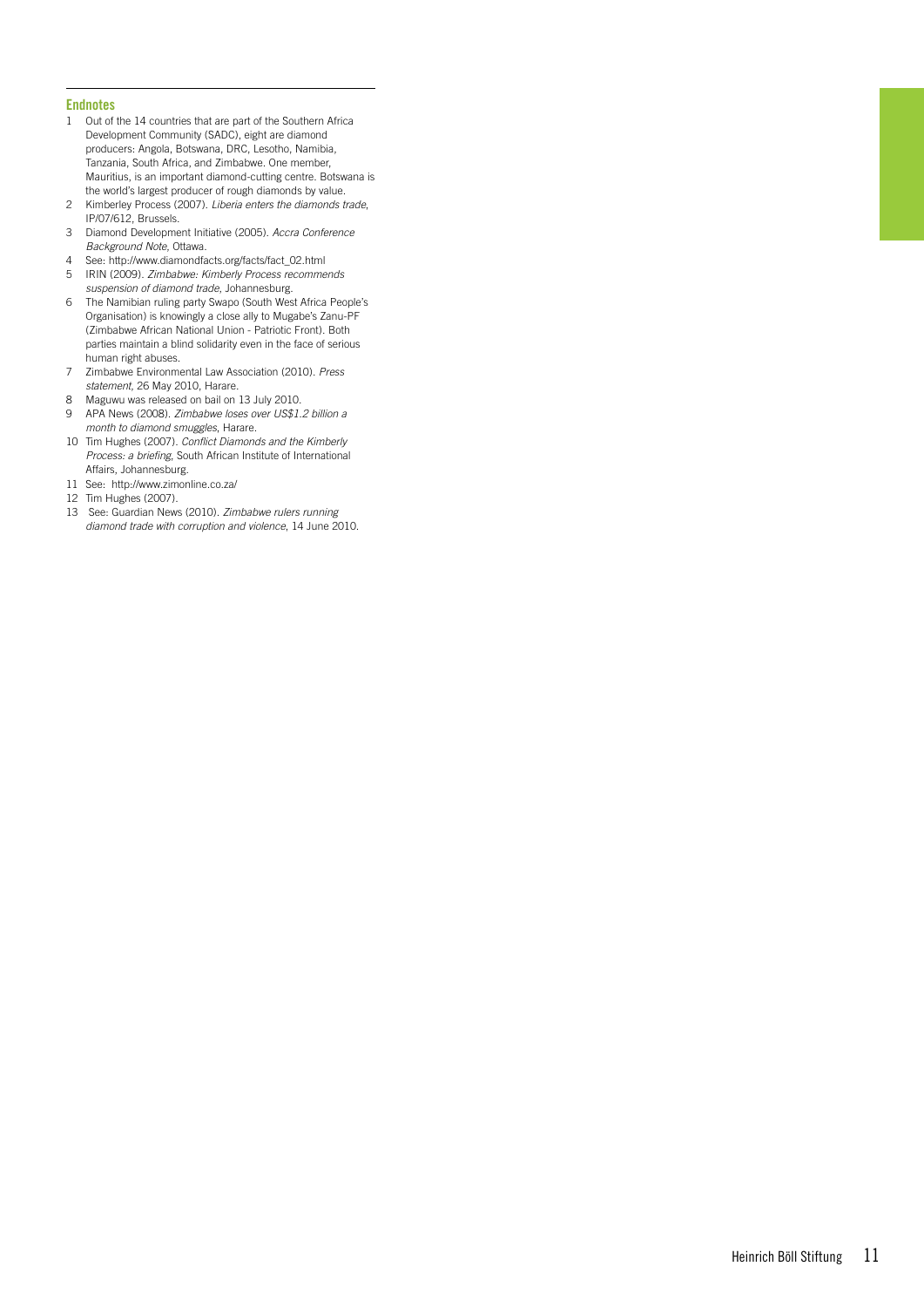## **The Extractive Industries Transparency Initiative (EITI) in Nigeria:**

Sifting rhetoric from reality

#### **Introduction**

The centrality of oil in the Nigerian economy is reflected in the fact that oil accounts for 40% of its GDP, 95% of exports and 83% of government revenue and this has effectively transformed Nigeria from an agricultural based economy into a rentier state. Nigeria's society has been marred by social, political and economic dysfunctions frequently attributed to the resource curse. Indeed, the debate today is no longer whether or not Nigeria suffers from the resource curse i.e., economic underdevelopment, limited democratic progress and social conflict; rather, the issue now is what to do about it. At the heart of this policy response debate is the question of how revenue from natural resource extraction can be efficiently and effectively utilised for sustainable development in Africa. The emergence of this question as key to addressing the resource curse in Nigeria and other resource rich African countries is based on a particular reductionist conception of the nature of the problem that also depoliticises it. In this case, governmental failure in Africa and insatiable greed among African elites manifested in endemic corruption and persistent mismanagement of natural resource revenues is seen to be chiefly responsible for the negative political, economic and social problems associated with resource extraction.

Hence, in Nigeria, some have suggested that resource revenue should first be distributed to the citizens and then taxed back by the state as a means of reducing the mismanagement of natural resource revenue and introducing accountability into statesociety relations.<sup>1</sup>

For others, it is the supposedly not-too-radical strategy which links transparency with accountability that seems to be the better solution. For example, some have suggested that the main reason for persistent widespread poverty in Nigeria is lack of transparency and accountability and therefore, revenue transparency and accountability will contribute to poverty reduction and its eventual

eradication.<sup>2</sup> It is therefore not surprising that transparency is viewed as the cornerstone for reducing corruption and addressing other resource curse related dysfunctions. The strategy linking transparency with accountability is based on the simple assumption that the greater the transparency around natural resources revenue earned by African states, the greater the possibility for these governments to be held more accountable for the use of such revenue. This assumption informed the creation and promotion of the Extractive Industry Transparency Initiative (EITI) by Western governments, some governments of developing countries, and multinational corporations (MNC) in Nigeria. However,

Some have suggested that the main reason for persistent widespread poverty in Nigeria is lack of transparency and accountability.

what has so far being lacking is a critical look at the assumptions that underpin the Nigerian Extractive Industry Transparency Initiative (NEITI) and the extent to which the rhetoric of transparency has delivered on its promise on the ground. Unfortunately, the failure to address these questions does not only undermine the effectiveness of NEITI, but also puts the daily lives and future of the poor and marginalised in jeopardy by diverting attention away from the real political and economic structures that create the conditions that allow for poverty and other social injustices and inequalities to persist in Nigeria.

#### **The Nigerian Extractive Industries Initiative**

Nigeria in 2007 became the first candidate country with a statutory backing for the implementation of



Uwafiokun Idemudia is Assistant Professor of Development Studies and Director of the African Studies Programme at the York University in Toronto, Canada.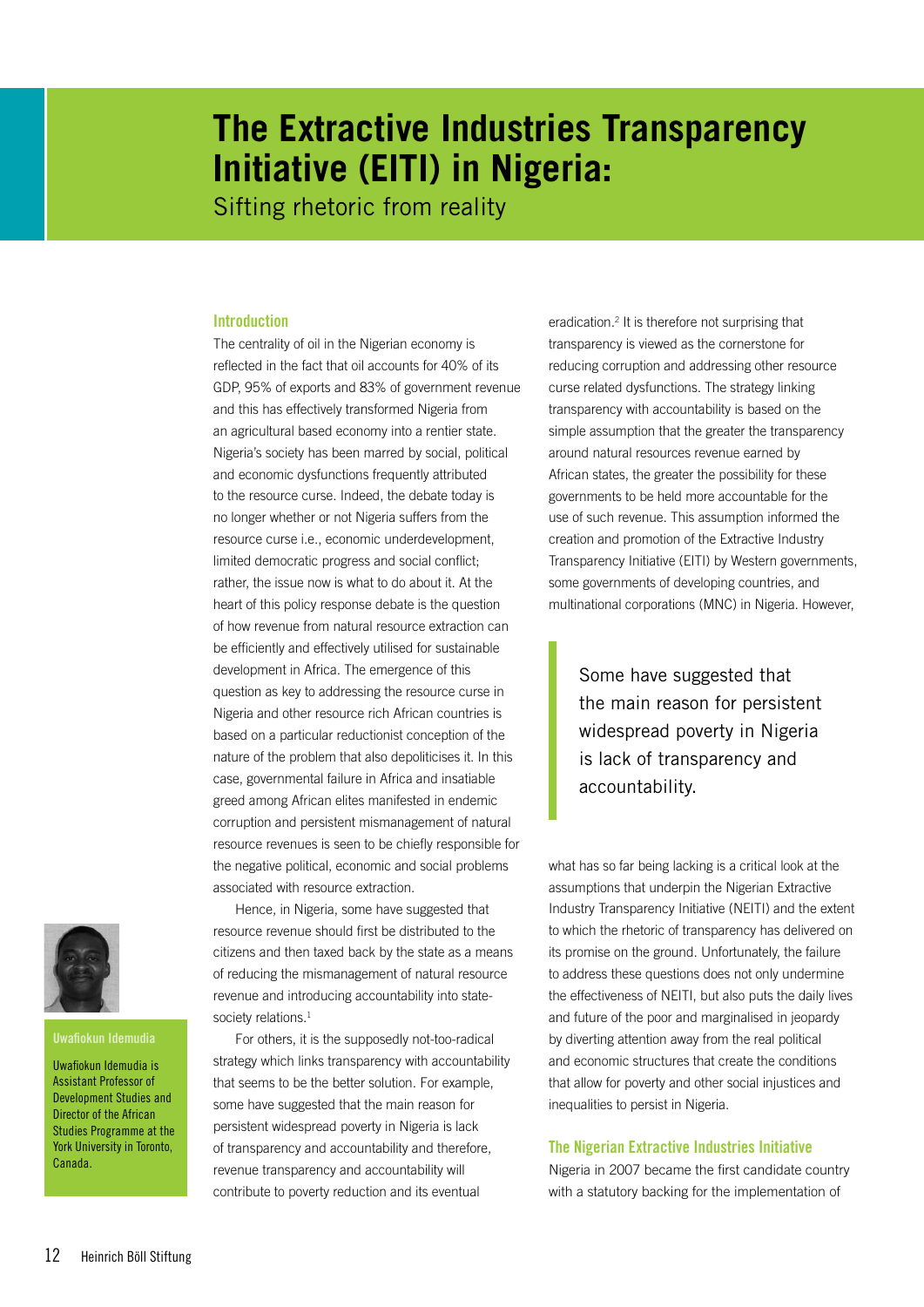EITI. The willingness of the Nigerian government to commit to EITI in 2003 and then subsequently launch NEITI in 2004 can be attributed to internal and external factors.

The external factors include global actors and discourses that pushed transparency issues to the forefront of global policy response to the resource curse by highlighting the negative impact of corruption on social, economic and political development in Africa. For example, Transparency International's consistent ranking of Nigeria as one of the most corrupt countries in the world presented the new civilian regime in 1999 with both an opportunity and a challenge. The challenge was the need to address the negative international reputation of Nigeria, and the opportunity was the 'war on corruption' that provided a useful mobilisation tool for the new administration to gain legitimacy. For instance, the war on corruption was instrumental to the ability of the Obansanjo's regime to secure some \$18 billion debt relief from Paris Club creditors as well as gain some local support given that the election that brought the regime to power was also marked with fraud.

The internal factors were largely driven by populist disenchantment with decades of military rule that saw not only the embezzlement and mismanagement of public resources but also the institutionalisation of corruption to the detriment of national development goals.

The interaction of these two factors is reflected in a background paper on NEITI which noted that, "The federal government has recognised that improvements in the transparency of petroleum revenue data are needed for the effective management of public resources and to improve the image of Nigeria at home and abroad."4

The NEITI Act was passed into law in 2007 and its governing body is the National Stakeholder Working Group (NSWG) that consists of representatives from civil society, government, oil companies, representatives of communities from the six geo-political zones, and the media. The primary objectives of NEITI<sup>5</sup> are:

- 1. To ensure due process and transparency in the payments made by extractive industry companies to the federal government and its agencies;
- 2. To ensure accountability in the revenue receipts of the federal government from extractive industry companies;
- 3. To eliminate all forms of corrupt practices in the determination, payments, receipts and posting of

revenue accruing to the federal government from extractive companies.

In view of these objectives, NEITI undertook the first financial, physical, and process audit for the period between 1999 and 2004<sup>6</sup> in the country. While the initial report suggested that the discrepancies between revenues paid by oil companies and those received by government agencies amount to \$300 million, subsequent auditing suggests that only about \$6 million is unaccounted for. The director of communications of NEITI attributed the initial discrepancies to sloppy book-keeping, improper labelling and inadequate communication between companies and various governmental agencies.<sup>7</sup> In addition, NEITI has also been able to boost governmental oil revenue earnings by ensuring that proper payments are made by oil companies. For example, the Chairman of NEITI, Dr Siyan Malomo noted in 2007 that NEITI was about to recover over NGN 130 billion from oil companies in the country between 2004 and 2006 by identifying lapses that traditionally lead to loss of oil revenue for the government.8

However, while Nigeria has until the 9th of September 2010 to undertake validation<sup>9</sup>, Human

#### **The Extractive Industry Transparency Initiative**

The emergence of EITI in 2002 and the voluntary form it took can best be understood as the outcome of the reinvigorated old tension between capitalism and regulation driven by the process of globalisation. The dialectic nature of globalisation exposed the fact that while MNCs now enjoy new rights, powers and freedoms, their corresponding obligations and responsibilities to society have diminished with negative consequences for especially developing countries. It is the attempt to address this imbalance of power and responsibility with its associated negative consequences that EITI has emerged as the preferred policy response in the international community and has subsequently been promoted and adopted in developing countries like Nigeria.

The central tenet of the EITI is the idea that the opacity that marks the business-government relationship in the extractive industry facilitates greed, the mismanagement of natural resource revenue and the inability to hold government accountable. Hence, EITI is an attempt to sever the nexus of revenue opacity, corruption, poverty and the propensity for violence in resource dependent countries.<sup>3</sup>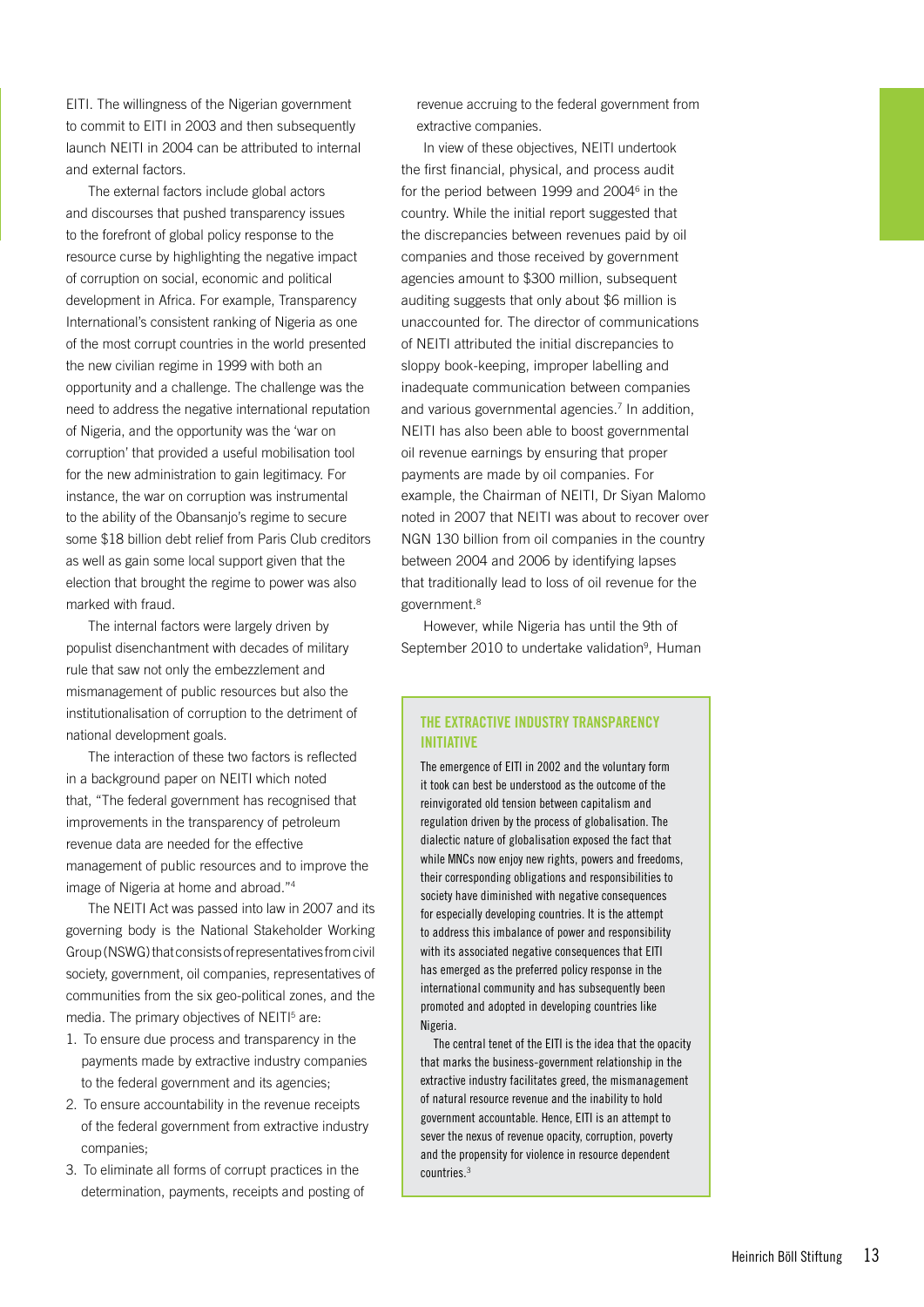Rights Watch notes that the government has failed to push through key pieces of legislation that would have complemented its participation in EITI by making government expenditure at all levels more transparent.10 For example, the government is yet to pass into law the fiscal responsibility bill that would introduce new measures of integrity, transparency and uniformity of budget-making and government expenditure at all levels. At any rate, there is no doubt that the present local and international efforts to address the resource curse via emphasis on transparency and accountability have yielded some benefits, and continue to face serious challenges. However, the real danger lies in the fact that the present approach seems to also be diverting attention away from real political, economic and social constrains enabling the manifestation of the resource curse in Nigeria. Unfortunately, it is these underlying political, economic and social structures that inform the 'governance failure complex' driving the full manifestation of the resource curse in Nigeria and other resource rich African countries.

#### **NEITI: Deconstructing its assumptions and sifting rhetoric from reality**

While there is no doubt that EITI in Nigeria has opened a new space of engagement among different stakeholders, and offers new possibilities for the demand for accountability, it suffers from some inherent shortcomings that undermine its effectiveness as a vehicle for making accountability work for sustainable development. These shortcomings are largely rooted in the misdiagnosis of the 'governance failure complex' in Africa that is manifested in the fact that:

- a. EITI is often treated as ideologically neutral, and as if it is devoid of power relations. For example, while transparency is called for with regard to payment made by oil MNCs to the government of Nigeria, the fact that the government cannot independently determine outside figures presented by the oil MNCs on the amount of crude oil pumped per day from their territory is not covered in the initiative. Surely, addressing this problem is just as important as oil MNCs' payment disclosure to the government.
- b. The historical nature in which EITI is often presented is yet another problem. It is as if with the adoption of EITI, all the underlining reasons behind the demand by the Publish What You

Pay (PWYP) campaign as well as its concern about the effectiveness of a voluntary initiative like EITI have all simply disappeared.

- c. The tendency for EITI to emphasise government revenue earning with limited focus on governmental expenditure. For example, NEITI has so far identified and published discrepancy between government accounts of oil revenue earning and oil MNCs' record of payment. However, the monitoring of actual governmental expenditure of oil revenue has so far been absent.
- d. EITI places enormous faith on civil society to be able to demand for accountability, yet little attention is paid to the nature, character, and capacity of civil society in Africa.
- e. EITI is essentially a top-down process with a narrow scope. For example, NEITI does not extend to state and local government in Nigeria and the voices of the poor and marginalised is hardly adequately represented.

These shortcomings have inevitably made EITI and by extension NEITI, more of an attempt to create accountability for accountability's sake, as opposed to an attempt to create accountability for sustainable development in Nigeria. This is because, while greater transparency and less corruption could increase government revenue, the crucial question with regard to sustainable development in Nigeria is how government spends oil revenue. Hence, any effort to connect accountability to sustainable

While greater transparency and less corruption could increase government revenue, the crucial question with regard to sustainable development in Nigeria is how government spends oil revenue.

development in Africa requires a more critical and holistic diagnosis of the 'governance failure complex' in Africa. Such an approach will reveal that the problem of inefficient utilisation of natural resources revenue is not rooted in the lack of accountability per se; rather, the mismanagement of resource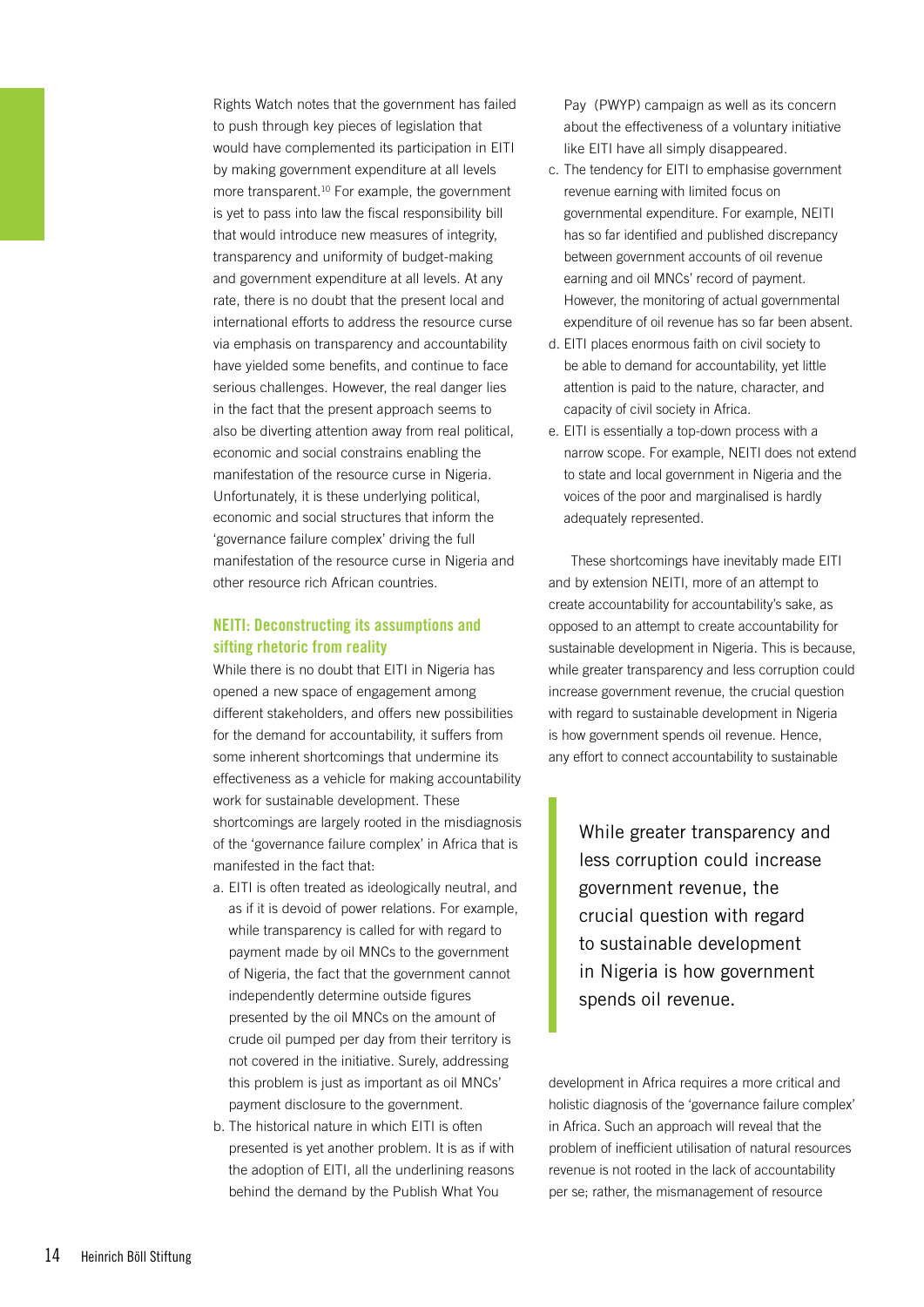revenue and the lack of accountability are in fact emblematic of the 'governance failure complex' in Africa. This 'governance failure complex' is a result of Africa's unique colonial history, its weak position in international political economy, poor leadership, its heterogeneous society and its overdependence on natural resources. These factors interact in different ways to ensure the lack of an enabling environment for the equitable redistribution and efficient utilisation of natural resource revenue in Nigeria. For example, Nigeria as a state-nation rather than a nation-state<sup>11</sup> meant that from its creation it faced a legitimacy crisis.

In addition, given its multi-ethnic constituents and religious diversity essentially reified during the colonial era, also meant nationalism had to be enforced top-down. According to Rejia and Enloe<sup>12</sup> this process of top-down cultivation of nationalism is due in part to the pre-existence of a state, which is trying to bolster its own legitimacy as well as deliberately quell upward development of nationalism out of fear of heterogeneity.<sup>13</sup> Similarly, given that Nigeria was predominantly under military rule that relied largely on coercion, the state has been essentially historically alienated from its citizens.<sup>14</sup> Furthermore, in the colonial and postcolonial state competitive communalism dominated national politics in which the three major ethnic groups were suspicious of one another as well as seeking to maximise their share of the 'national cake'. Hence, there was never a coalition of nationalist elites capable of developing and pursuing nationalist development goals that were free of politics.<sup>15</sup>

In the following years, pressure to adopt multiparty politics and structural adjustment programmes together with inept self-interested leadership effectively allowed for the total metamorphosis of competitive communalism16 into a better structured and more exclusive neo-patrimonial relationship. Since emphasis was on feeding clients as opposed to pursuing the common good under the neopatrimonial relationships that dominated national politics, institutions and traditional African norms of co-operation, co-existence, and accountability were effectively subjugated and those of corruption, inefficiency, and the so called *'*Big Man syndrome*'* became dominant. For example, Awe's analysis of the history of governance structures suggests that while governance in pre-colonial Nigeria ensured participation and accommodation of common interest, governance structure in the post-colonial

This 'governance failure complex' is a result of Africa's unique colonial history, its weak position in international political economy, poor leadership, its heterogeneous society and its overdependence on natural resources.

Nigerian state does not provide room for the same.<sup>17</sup> To make matters worse, the forced integration of a pre-capitalist Nigeria into the world capitalist system and its eventual overdependence on oil that essentially made Nigeria a mono-commodity rentier state further undermined the statesociety relationship. This is because as a rentier state, the average Nigerian citizen increasingly became irrelevant to the state and its ability to continue to reproduce itself. On the other hand, decades of governmental disappointment meant the average Nigerian either displayed apathy towards the state or saw the state as merely a tool for primitive accumulation by the elite. These structural and systemic factors effectively ensured that a developmental state capable of equitably redistributing and efficiently utilising natural resource revenue never existed in Nigeria.

It is these structural and systemic inadequacies inherent in African states and their societies that inform the 'governance failure complex' in Nigeria and is manifested in the lack of accountability, bottleneck bureaucracies, ineffective government and the paradox of poverty amid plenty.

#### **Beyond NEITI: the possibilities of linking natural resource revenues to sustainable development in Nigeria**

The foregoing critical analysis suggests that NEITI's efforts taken alone cannot transform the politicoeconomic and socio-cultural structures that create the conditions in which poverty and mismanagement of natural resource revenue persist. Hence, to effectively address the question of how natural resource revenue can be efficiently utilised for sustainable development in Nigeria and elsewhere in Africa, there is the need to go beyond tackling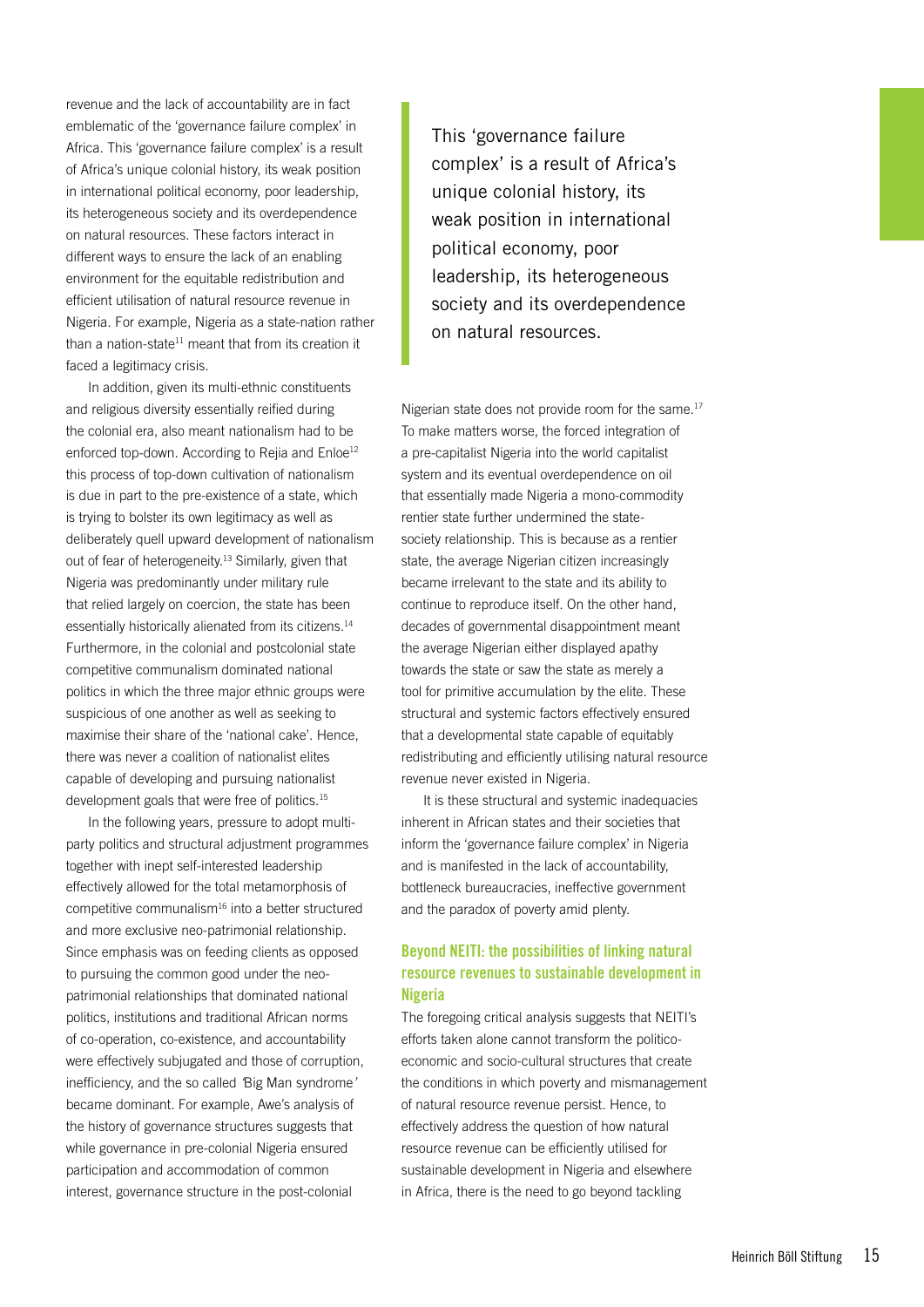the symptoms of 'governance failure complex' via a piecemeal approach as is the case with NEITI, to paying attention to the structural deficiencies inherent in the African state (the root cause of the problem) and the associated systemic inadequacies in its societies(the proximate cause of the problem). Efforts to address the structural dimension of the 'governance failure complex' in Africa would require resource rich African states like Nigeria to pursue a compatible cultural democracy as opposed to blind emulation of Western multi-party political forms of liberal democracy. Indeed, Ake points out that for democracy to be relevant and sustainable in Africa, it must not only be radically different from liberal democracy, but must also reflect the values and

A core problem that continues to undermine the effective use of resource revenue in Africa is weak institutional and technical capacities.

interests of its social base i.e., the ordinary African.<sup>18</sup> This is because the appropriateness of a political system is dependent on the history of the people and their cultural environment. In the absences of such an appropriate political system, sustainable development goals, human rights objectives and the capacity to aspire are likely to remain an illusion.

A compatible cultural democracy form of government in Africa would entail among other things, a co-societal arrangement i.e., the use of ethnic groups, nationalities and communities as the constituencies for representation. It would be both centralised and decentralised with equal emphasis on individual and communal rights.19 The underpinning logic here is that Africa is still largely a communal society and it is this communalism which defines the people's perception of selfinterest, their freedom and their location in the social whole. Nevertheless, it is important to point out that the argument here is not another attempt at cultural determinism or an attempt to romanticise African cultures. Rather, what is being suggested is that culture i.e., the context of meaning and social practice through which Africans encountered, interpreted and responded to the institutional and

cultural intrusion of colonialism and postcolonial development, plays an important role in shaping the developmental outcomes associated with the abundance of natural resources in Africa. As such, any suggestions with regard to the appropriate governance structures needed to address the resource curse need to fit well with both the social realities and cultural contexts in Africa. The merit of this position also arises from the fact that it is now common knowledge that culture and development are intricately intertwined. Indeed, the exception of Botswana within Africa is often cited given that the state has defied the resource curse thesis. However, what is often not mentioned, as pointed out by Maundeni, is that the success of Botswana is rooted in its indigenous state initiator culture.<sup>20</sup> The argument here is not that the Botswana political structure of democracy should be blindly replicated in all other African countries or that the model has no deficiency. Rather, what is being suggested is that resource rich African countries stand a better chance to generate the missing enabling environment for transparency, accountability, and active citizens' participation in affairs of the state if they were to integrate indigenous culture into their political structure in a manner consistent with the African philosophy of Ubuntu<sup>21</sup>. Indeed, the pursuit of compatible cultural democracy must be underpinned by institutional reforms like electoral reform that would allow for legitimate elections and encourage active grassroots participation in governance in Nigeria.

Furthermore, a core problem that continues to undermine the effective use of resource revenue in Africa is the weak institutional and technical capacities of the agencies that are supposed to provide checks and balances within the African state. Hence, efforts directed at technical and institutional capacity building at all levels of government, i.e. federal, state and local government institutions, is essential. For example, the present focus of NEITI on the federal government alone without a similar focus on state and local governments means that transparency at the federal level will not necessarily translate into sustainable development in local communities. This is because oil revenues that are not mismanaged at the federal level are effectively being misused at the state or local government levels. For example, despite significant increases in oil revenue to the state and local governments in the Niger Delta, there has been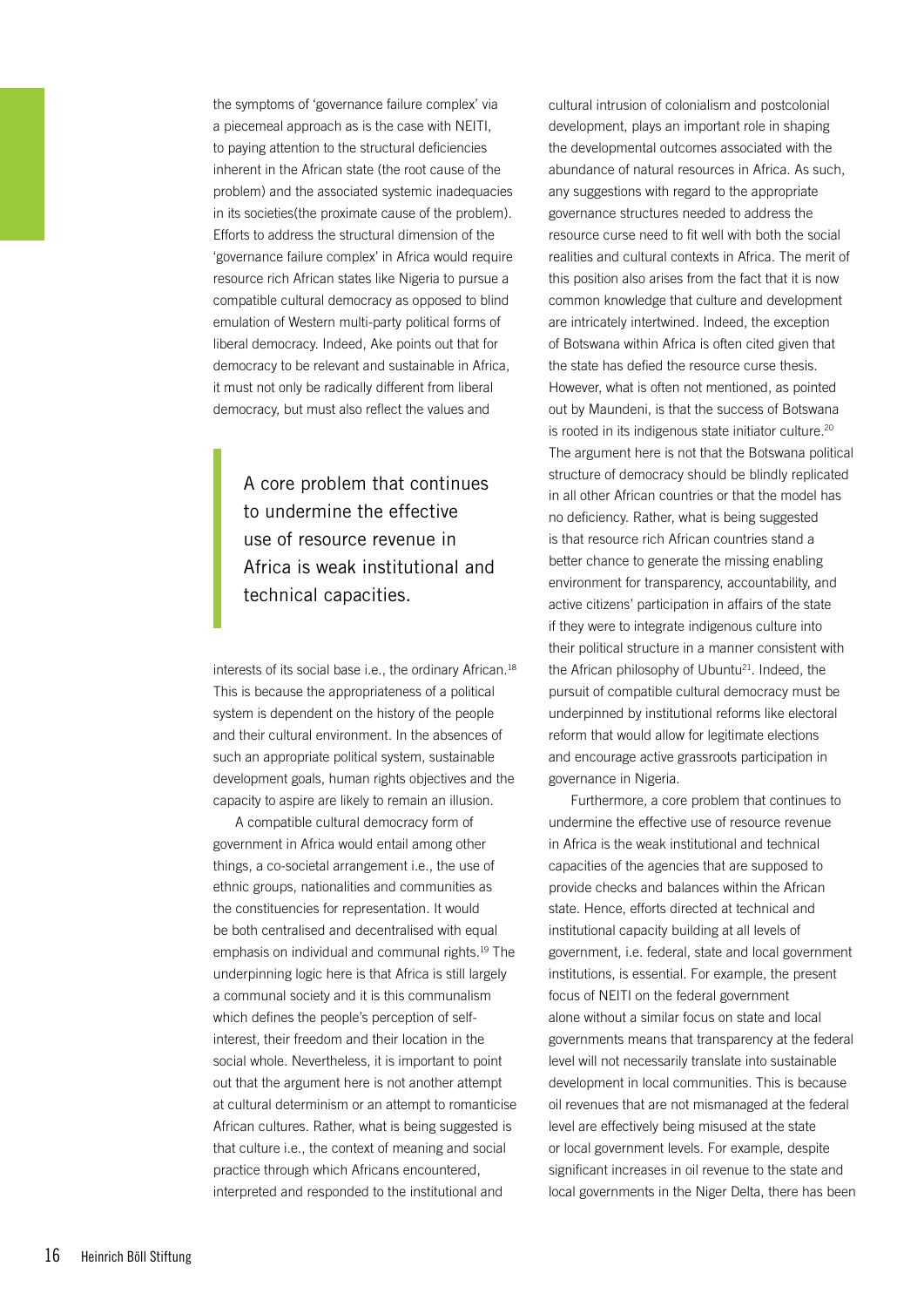no tangible gain either with regard to community development or poverty reduction in the Niger Delta. Instead, the region now faces an increase in the scale and intensity of violence.

In addition, issue specific partnerships to compensate for institutional weakness can be encouraged. For example, to deal with corruption associated with contracts that undermine effective delivery of services, Transparency International (TI) Canada is facilitating a partnership between TI-Nigeria and the Niger Delta Development Commission (NDDC) to adopt Integrity Pacts (IP) in contracting for NDDC economic development projects. The integrity pact concept refers to independent monitoring of the contracting process at every stage from preparing specifications, to competitive bidding, to selecting a contractor, to implementing the contract, to preparing a final audit. If successful, the partnership between TI-Nigeria and the NDDC would facilitate the institutionalisation of integrity pacts and help reduce corruption associated with project implementation in the Niger Delta.

Crucial also is the need to strengthen the institutional and technical capacities of civil society

> Unfortunately, at present, there is a tendency among oil MNCs in the country to focus almost exclusively on microlevel corporate citizenship issues such as social investment in roads.

groups in Africa as well as encourage them to diversify their strategy for engagement with the state. For instance, limited institutional capacity and a dearth of material resources among civil society organisations in Nigeria mean they rely solely on activism as a strategy for achieving their objectives. While this strategy might be effective on some issues, there is the need for civil society groups to expand their tools of engagement to include active lobbying of governmental institutions and agencies for sustainable development goals.<sup>22</sup>

Similarly, civil society organisations in Nigeria tend to have a diversified portfolio in which they

focus on a wide range of issues such as the environment, democracy, conflict resolution and human rights. There is no doubt that these issues in an African context are intricately related, which therefore explains the tendency for one civil society group to focus on all of these issues. However, this broad issue focus often means that in the face of limited resources, these civil society groups are often over-stretched, leading to internal fragmentation and the inability to serve as an effective countervailing force for the public good. Hence, there is the need for civil society groups to engage in the process of specialisation i.e. a focus on one issue area, and collaboration in the form of partnerships with other non-governmental organisations as both a strategy to mitigate the impact of limited resources, consolidate their competence, facilitate inter-organisational learning and build solidarity. The point here is not that this strategy of specialisation-collaboration does not presently exist; rather, it is that it needs to increasingly become the norm.

Additionally, the centrality of oil to the Nigerian economy means that oil MNCs have an important role to play as well as a significant leverage to support the efficient use of natural resource revenue via their corporate citizenship initiatives. Unfortunately, at present, there is a tendency among oil MNCs in the country to focus almost exclusively on micro-level corporate citizenship issues such as social investment in roads, schools and clinics in local communities to the detriment of macro-level corporate citizenship issues such as corruption, accountability, and a decline in the agricultural and manufacturing sectors due to the Nigerian state overdependence on oil. However, while attention to micro-level corporate citizenship issues might address some aspects of local grievances, it is unable to deal with the root causes of grievances. This is because events at the micro–level i.e., host communities, are often consequences of activities, action or inaction, at both state and national levels. Hence, an emphasis on both micro and macro issues is critical if oil MNCs wish to contribute to sustainable development via their corporate citizenship initiatives.

Addressing macro-level corporate citizenship is bound to increasingly become critical to the long term viability of the oil industry, given that the federal government now plans to abound the Joint Venture Contract (JVC) model.<sup>23</sup> This is because the present blame culture in which the oil MNCs are able to hide behind governmental failure and claim that their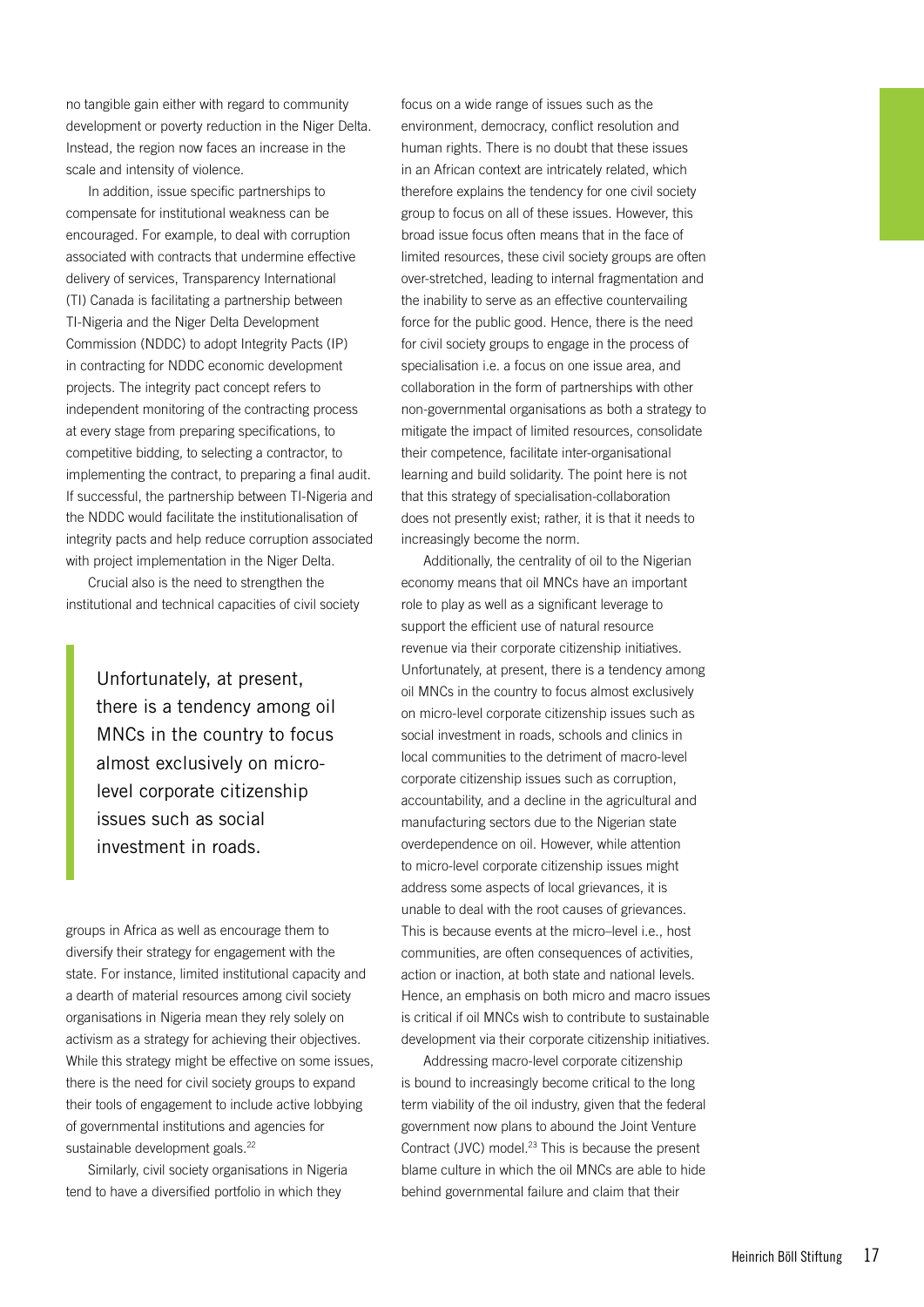community development spending is restricted by their JVC partners will no longer suffice. To avoid collective action problems and issues of free riding in the oil industry, rather than have individual oil MNCs pursue macro-level corporate citizenship issues, oil MNCs can collectively actively support the Oil Producers Trade Section (OPTS) of the Lagos Chambers of Commerce to work with NEITI and TI Nigeria to deal with the issue of transparency and accountability at federal, state, and local government levels. This kind of strategy will go a long away in ensuring that transparency in the oil industry would yield some sustainable development benefits in host communities as well as ensure that no one oil MNC is put at a competitive disadvantageous position in Nigeria due to its involvement with macro-level corporate citizenship issues.

The point here is not to reiterate the voluntary initiative versus mandatory initiative debate; instead, the argument here is that the rentier status of the Nigerian state means it lacks the most basic incentive to pursue sustainable development goals.

Finally, the overdependence of the Nigerian state on oil and its weak position in the global capitalist system means that the state lacks both the capacity and incentive to effectively regulate the activities of oil MNCs. For example, the Department of Petroleum Resources (DPR) that is supposed to regulate the oil MNCs depends on oil MNCs to provide it with information regarding the nature, volume, and extent of environmental damage with regard to oil spills. In addition, based on the JVC contract between the government and oil MNCs, the Nigerian government is the senior partner as it owns a majority share in the partnership. However, the fact that it is only oil MNCs that have the technical capacity to extract oil and they essentially control the running cost of the JVC, they are in practice effectively the senior partners. Under these circumstances there is the need for internationally binding laws to regulate the activities

of oil MNCs in Nigeria if oil extraction is to translate into sustainable development.

The point here is not to reiterate the voluntary initiative versus mandatory initiative debate; instead, the argument here is that the rentier status of the Nigerian state means it lacks the most basic incentive to pursue sustainable development goals when these are not perfectly aligned with the goal of oil extraction. As a result, a significant driver of voluntary initiatives does not exist in Nigeria as in most other African countries. This partly explains why the absence of sanctions in NEITI for both government and oil MNCs has been a major stumbling block in the fight against corruption in Nigeria and therefore has been unable to deliver on its touted promise by its advocates. International binding laws with clear sanctioning mechanisms are therefore a necessity, which can complement a voluntary initiative like NEITI, in the quest for a cure for the resource curse in Nigeria.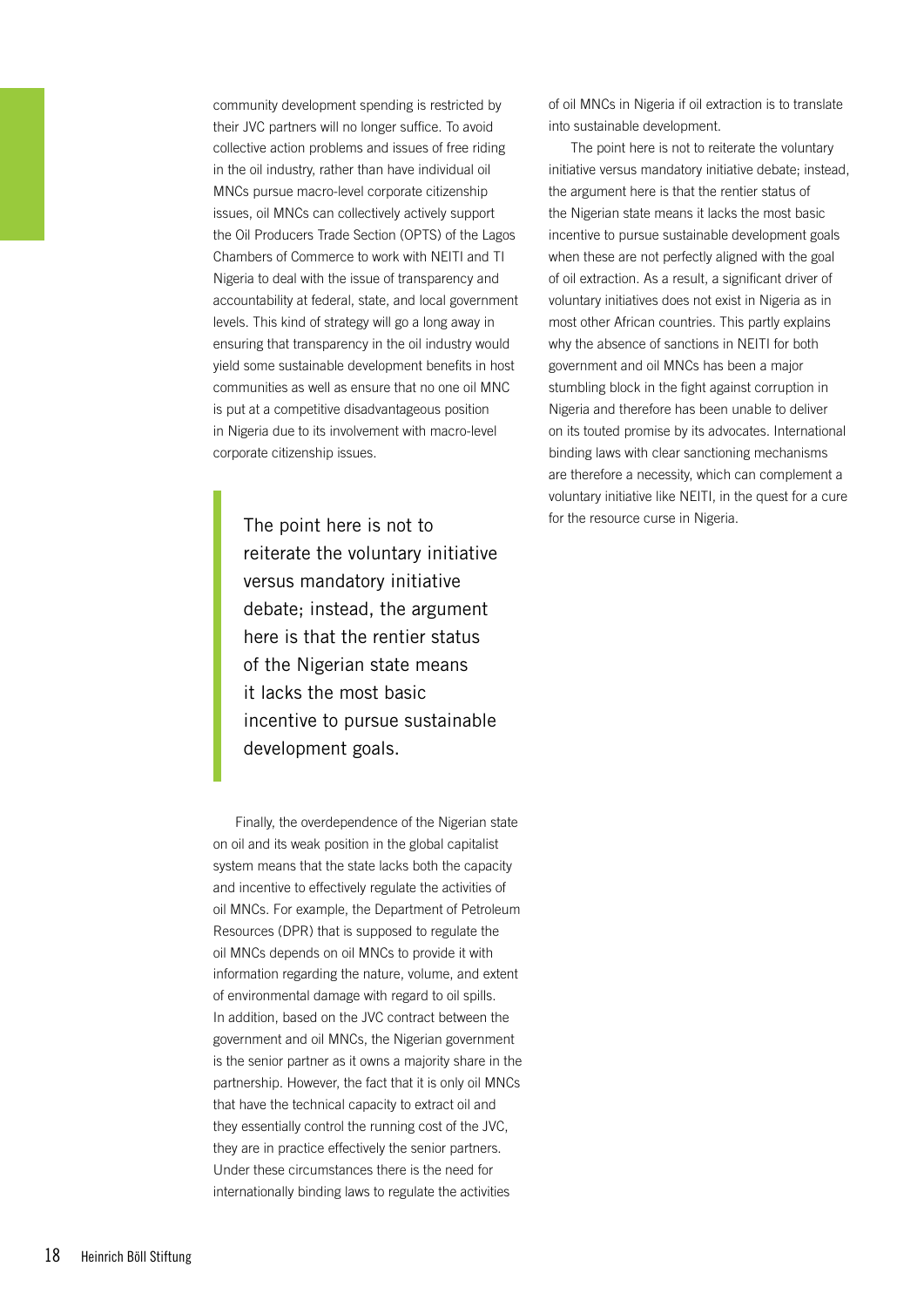#### **Endnotes**

- 1 Xavier Sala-i-Martin & Arvind Subramanian (2003). *Addressing the Natural Resource Curse: An Illustration from Nigeria*, International Monetary Fund, Washington, DC.
- 2 Juliana Taiwo (2007). NEITI Audits: *Oil Revenue Discrepancies Down to \$6m*, This Day Newspaper, 14 August 2007.
- 3 Gavin Hayman & Corene Crossin (2005). Revenue Transparency and Publish What You Pay, in: *Profiting From Peace: Managing the Resource Dimension of Civil War*, edited by K. Ballentine, H. Nitzschke & L. Boulder, Rienner Publishers.
- 4 See: http://www.neiti.org.ng/files-pdf/BACKGROUND%20 PAPER%20ON%20THE%20NEITI.pd f
- 5 See: http://www.neiti.org.ng/files-pdf/NEITI%20BILL.pd f
- 6 A second audit was undertaken in 2005 and its findings are similar to the previous audit, but no audit has been undertaken since 2006; a situation due partly to governmental insincerity and limited institutional capacity of NEITI. The inability to undertake audit consistently is therefore also a major shortcoming of the initiative
- 
- 7 See: Taiwo (2007).<br>8 See: Luka Binniyat (2007). *NEITI Saves Govt N125b in Three Years-Malomo*, Nigerian Vanguard, http://allafrica.com/stories/ printable/20070830025 7
- 9 A quality assurance mechanism designed to foster dialogue and learning at country level as well as maintain the EITI brand. (See: http://eiti.org/Validatio n). In February this year, Nigeria applied to extend the deadline to complete the validation process and was granted until the 9th of September 2010 to complete the process.
- 10 Human Rights Watch (HRW) (2007). *Chop Fine: The Human Rights Impact of Local Government Corruption and Mismanagement in River State, Nigeria*, New York.
- 11 According to Rejia and Enloe (1969) given the process of state formation in Europe and America, African states are statenations as opposed to nation-states. This is because in 19th century Europe, the nation preceded and created the state, whereas in Africa this relationship is reversed, so that the state is creating the nation.
- 12 Mostafa Rejia & Cynthia Enloe (1969). Nation-state and statenations, in: *International Studies Quarterly*, 13: 140-158.
- 13 In this case the experience of a Nigerian civil war essentially along ethnic lines represents one of such fear of heterogeneity.
- 14 Ake (1993) points out that the cycle of coercion and alienation worsened the prospect of development that led to yet more coercion and alienation.
- 15 The politicisation of national development goals often meant that effective and efficient development planning and implementation were often sacrificed for political expediency. For example, while oil extraction takes place mainly in the Niger Delta in Southern Nigeria, a major oil refinery was located in Northern Nigeria for reasons not associated with economic efficiency but rooted in ethnicity politics.
- 16 Ake (1993) indeed described the state as a contested terrain on which contending primary groups fight for the appropriation of what is suppose to be the common wealth.
- 17 Bolanle Awe (1999). Conflict and Divergence: Government and Society in Nigeria, in: *African Studies Review*, 42:1-20.
- 18 Claude Ake (1993). The Unique case of African Democracy, in: *International Affairs*, 69:239-244.
- 19 See: Ake (1993).
- 20 Zibani Maundeni (2001). State Culture and Development in Botswana and Zimbabwe, in: *Journal of Modern African Studies* 40:105-132.
- 21 Ubuntu is a value system which governs societies across the African continent that emphasizes cooperation, co-existence and consensus. For details of see: Kwamwangamlu (1999) & Bhengu (1996).
- 22 Especially in relation to the institution and implementation of laws.
- 23 See: Madu Onourah & Roseline Okere (2007). *Govt Stops Funding Joint Oil Ventures*, The Guardian Newspaper, http:// www.guardiannewsngr.com/news/article0 3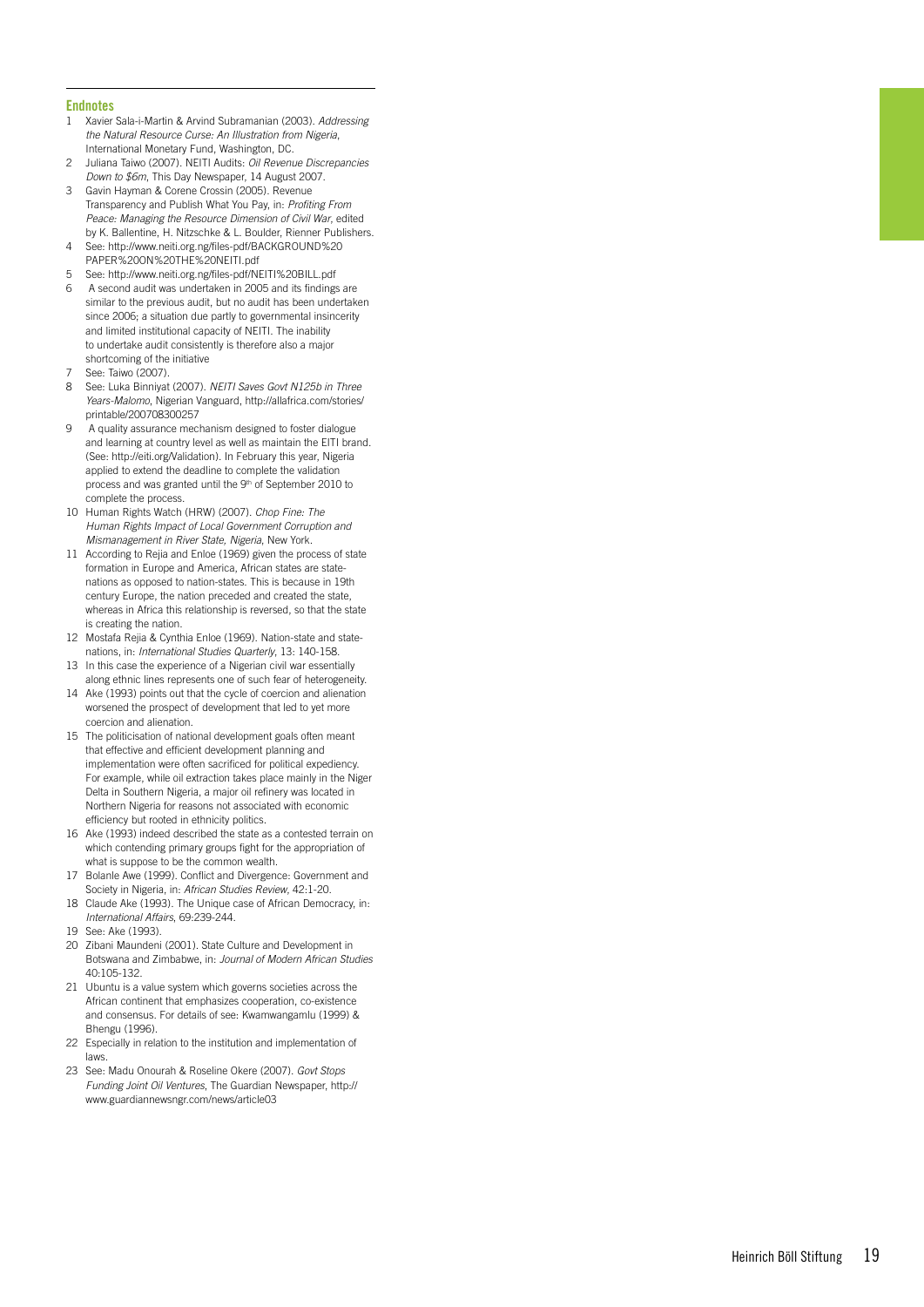## **Tanzania's Mining Boom:**  Initiatives for increased transparency and accountability in the starting holes

O<br>minerals ver the last decade, East Africa – and especially Tanzania – has been experiencing a rapid expansion of exploration and extraction activities for minerals, oil and gas alike.

Without the wider world taking much notice, by 2008 Tanzania had become Africa's third-largest exporter of gold; accounting for as much as 44% of the country's value of exports.<sup>1</sup> An export drop to 50 tones in 2009 now places Tanzania at the fourth position after South Africa, Ghana and Mali.2 Other export minerals that significantly contribute to the country's foreign earnings are tanzanite (a semiprecious stone unique to the country) and diamonds. Titanium, nickel and iron ore are available in plenty but not extracted yet, mainly due to insufficient electric energy supply. Uranium estimated at 53.9 million pounds, worth US\$ 2.2 billion, is the latest discovery in central and southern Tanzania that is scheduled for extraction in early 2012.<sup>3</sup>

Tanzania is also witnessing an increase in oil and gas exploration activities. Currently more than twenty foreign companies are involved in petroleum exploration alone. Some of the natural gas deposits are already being exploited in the Songo-Songo gas field and used to generate electricity for local consumption.

The commodity boom in Tanzania provides for broader developmental opportunities in a hitherto mainly agricultural economy, in which more than 85% of its 40 million population lives below the poverty line.4 Despite its relatively short existence, the extractive industries sector has already begun to re-shape the country's politics and society – though not always positively.

#### **Governance issues in Tanzanian extractive industries sector**

The growth of commodity exploration and extraction in Tanzania has resulted in a range of governance challenges, provoking increasing public concern and debate.

There is a widespread perception that corruption relating to the extractive industries sector is on the increase. In fact, Tanzania's rating in Transparency International's Corruption Perception Index (CPI), that had shown some improvements until 2007, fell remarkably over the last couple of years to levels closer to its East African neighbours, Uganda and Kenya.5 While it is important to note that the CPI does not necessarily imply corruption associated to extractive industries alone – public procurement, for instance, is regarded as an incubator of grand and political corruption in Tanzania – poor performance in terms of transparency is a well known phenomena in resource-rich countries across Africa.

A major reason for public distrust is the lack of transparency around the so called Mining Development Agreements (MDAs) that government signed with global mining companies. The MDAs are strictly confidential agreements that give mining companies preferential rights. The 1998 Mining Act, generally believed to have facilitated shoddy MDAs, gives the Minister for Energy and Minerals the power to enter into these agreements without being bound by the advice of the Mining Advisory Committee and unchecked by public scrutiny, which makes them a breeding ground for corruption. The fact that in 2007 the then minister signed a MDA that had been declared unbeneficial by the Advisory Committee outside the country fuelled further suspicion.<sup>6</sup>

Public sentiment is that the MDAs contain unnecessary tax incentives and stabilisation clauses and are silent on crucial aspects such as transfer pricing, ring fencing, windfall taxes, and time limits for tax exemptions, all of which deprive the country of its fair share from the exploitation of mineral resources. Royalties, their rate and how they are calculated, have been another controversial point in this context. Currently, MDAs provide for a mere 3% (gold) royalty based on the net instead of gross revenue of the mining companies. This means that government only receives revenue from



#### **Bubelwa Kaiza**

Bubelwa Kaiza is the coordinator of the Publish What You Pay campaign in Tanzania and Executive Director of the not-for-profit organisation Concern for Development Initiatives in Africa (ForDIA).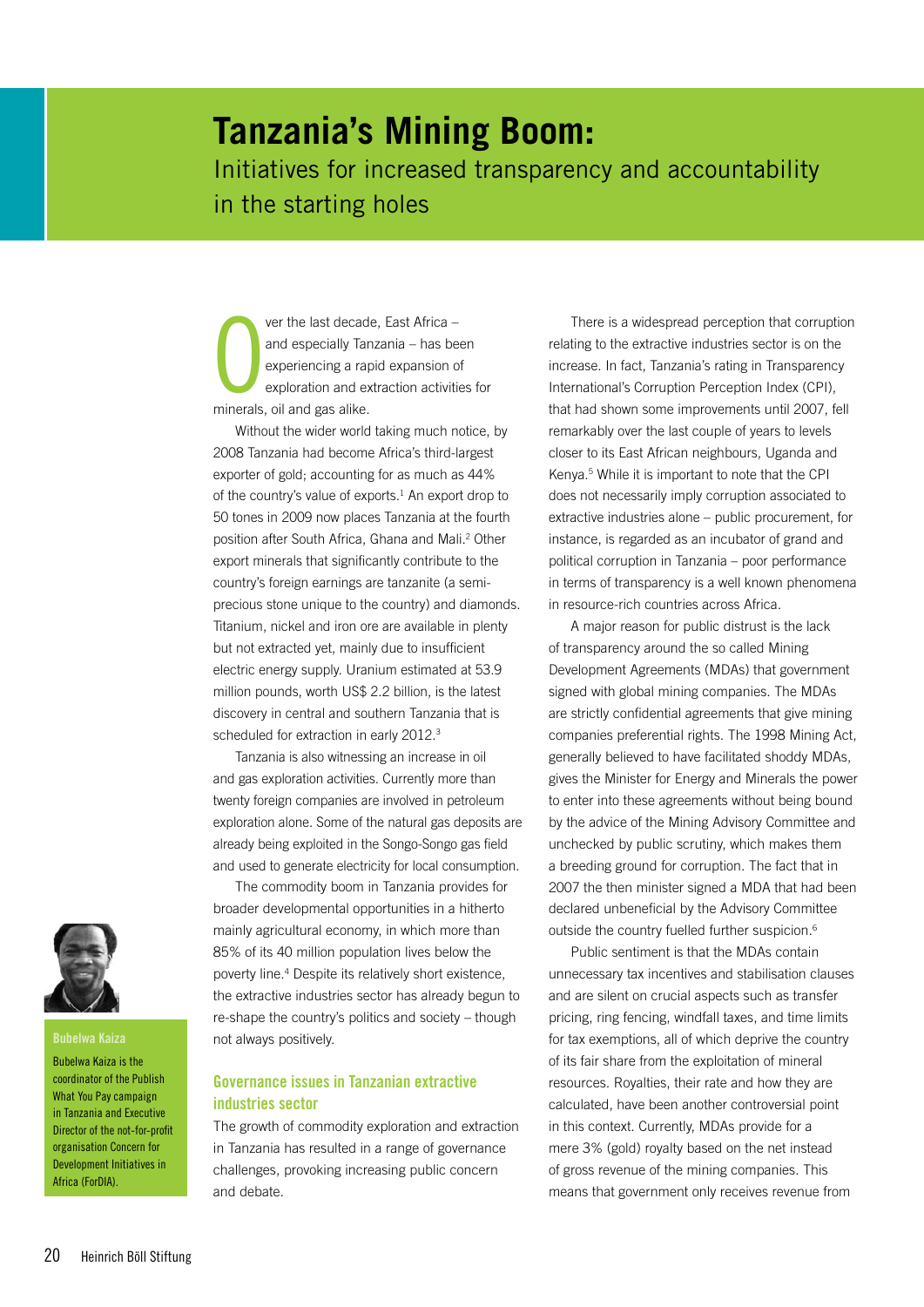royalties after subtracting costs on transportation and processing instead from the amount that the minerals are sold for in the market. Understandably, such negatively skewed fiscal regime remains detrimental to the erstwhile expected economic and social gains from extractive industries.

In addition, the disproportionally small contribution of the mining boom to Tanzania's economic growth of between 2.8% and 3.2% shows that the sector is not integrated into the national economy.<sup>7</sup> It points to a lack of investments into the type of infrastructure that is necessary to develop "value added" economic activities such as the local transformation of raw products before export. Therefore, a clear strategy with plans on how the extractive industries sector can promote wider industrial development is needed.

However, even the recently passed new Mining Bill, despite its attempt to address anomalies in the earlier legislation through, for example, higher royalties, MDA reviews after five years and restricting gemstone mining to local ownership, lacks this 'bigger picture'. Furthermore, the new law is not clear on compensations for communities that have been evicted from their home areas to allow mining activities to take place. Nor is there a policy or law to guide and regulate Corporate Social Responsibility (CSR) in the country.

Meanwhile, tensions between foreign mining companies and local communities are growing, with serious environmental, labour and human rights concerns being raised. The Tanzania Mineral Workers Association (TAMICO), for instance, has constantly engaged the Canadian-based mining house Barrick Gold Corporation on their alleged poor treatment of local employees.<sup>8</sup> Moreover, in 2009 at the company's North Mara gold mine, heavy metals and toxic chemicals have reportedly leaked into the river Thigite. The incident has since become a bone of contention and source of conflict between locals and the mining business.<sup>9</sup> While humans and animals using the river have been seriously affected by its contamination, Barrick Gold has denied any wrongdoing and government remains inactive. Remarkably however, the government chemist has since not published the report on river Thigite's water contamination levels.

It is against this background that various local and international initiatives, aiming at improved transparency and accountability in Tanzania's extractive industries sector, have been launched in the country.

#### **EITI in Tanzania**

Tanzania declared its commitment to join the EITI process in February 2009. The government's decision to join EITI can be partly attributed to the recommendations of the Presidential Mining Review Committee, which among other things, recommended Tanzania to join the initiative in order

#### **Approaches towards improving governance of natural resources**

Since the late 1990s, governance issues around extractive resources have received increasing international attention. This was based on the growing recognition that, especially in countries with an overall poor governance record and weak institutions, mineral wealth frequently did not translate into development. Instead, sudden mineral export booms in many cases led to severe economic imbalances and rising corruption. In some cases, they even fuelled violence and armed conflict. These and related phenomena are collectively known as the "resource curse".<sup>10</sup>

Various measures have been designed to address these problems. With regards to problems of corruption and misuse of revenues resulting so frequently from the extractive sector, two major international initiatives have emerged: the Publish What You Pay (PWYP) campaign and the Extractive Industries Transparency Initiative (EITI). Both initiatives aim to increase transparency and accountability, but pursue these objectives in different ways.

Launched in June 2002, PWYP is an international campaign and global civil society movement / coalition. PWYP calls for mandatory disclosure of tax, fee and royalty payments made by oil, gas and mining companies to governments for the extraction of natural resources on a country-by-country basis, as a necessary first step towards a more accountable system for the management of revenues in resource-rich developing countries, and for the reduction of poverty and corruption in these places. $11$ 

EITI, on the other hand, is a voluntary multistakeholder initiative involving multinational and state-owned extractive companies, host governments, home governments, business and industry associations, international financial institutions, investors and civil society groups. EITI is a complex, formalised process, involving several steps of auditing and reporting revenue flows. By April 2010, 31 countries worldwide were recognised as "candidate" or "compliant", 20 of them in Africa.<sup>12</sup>

In practice, both initiatives – while operating separately – share similar objectives and overlap to some extent, especially with regard to civil society actors who participate in national EITI processes. Tanzania, being one of the "latecomers" in the area of extractive industries, has been one of the most recent and the first East African country joining EITI.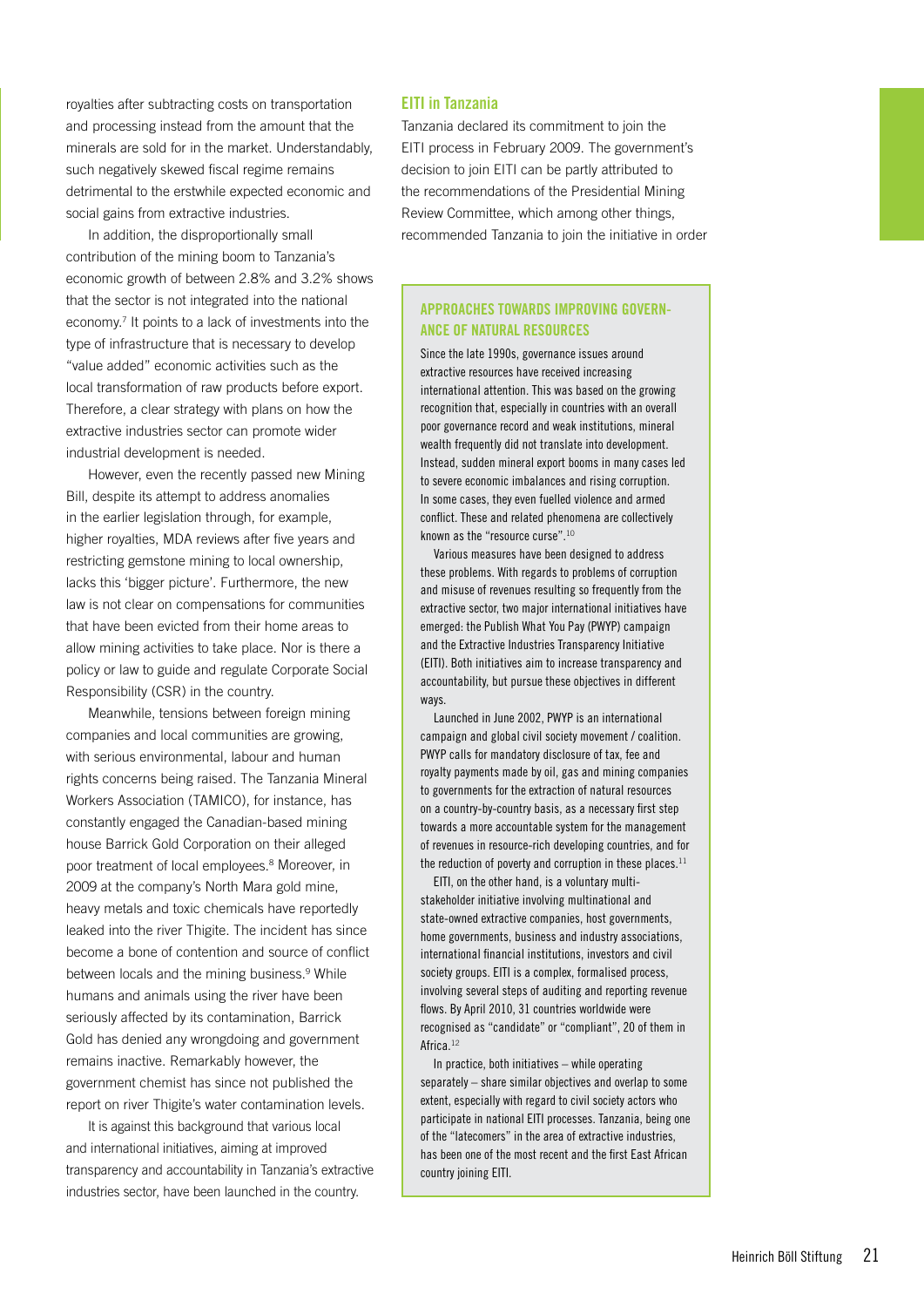to lift transparency around mining contracts to international standards. The Committee, headed by former Attorney General, Hon. Mark Bomani, was formed by President Jakaya Kikwete towards the end of 2007. After being presented to the president in June 2008, the "Bomani" report was made public through the local media.

However, EITI implementation in Tanzania is moving at a snail's pace, and the government's political will to implement EITI seems to be dwindling. It took almost one year for the president to appoint Hon. Mark Bomani as Chairperson of the Multi-Stakeholder Working Group (MSG), which is tasked with overseeing the EITI implementation process. The MSG's 15 member seats are equally distributed between government, private sector and civil society representatives. Trade Unions and the PWYP coalition are among those representing civil society. Business is notably represented by Chamber of Mine and Energy (TCME) and small scale miners. Government has put forward some of the key institutions involved including the Ministry of Minerals and Energy and the Petroleum Development Corporation (TPDC).

While government had by December 2009 not allocated funds from the national budget for the implementation of the EITI process, other stakeholders have played their part. In March 2010, the MSG signed a Memorandum of Understanding (MoU) with government that defines the roles and cooperation principles between the two.13 In the same month, the World Bank's Multi-Donor Trust Fund (MDTF) approved US\$ 425,000 to support the EITI process in Tanzania, which is budgeted at a total amount of US\$ 1,387,756. Despite the preparedness of the African Development Bank (AfDB) and other development partners to support the Tanzanian EITI process, there are significant doubts that the country will be able to publish the required validation report before the deadline of February 2011. A huge workload remains to be done while the Tanzanian EITI timeframe has reached past midpoint.

Tanzania's attainment of EITI compliance status could ensure a reformed, transparent and stable fiscal, legal and regulatory regime governing the extractive industries sector and open up the country to genuine and credible foreign investors. It could also reinstate public confidence in extractive industries projects and provide a stable political environment that contains conflicts between large businesses

and small scale miners. It would enable government to realise the erstwhile forgone 30% corporate tax, customs duties, windfall, withholding and other taxes. Consistent with increasing export earnings, balance of payments and local ownership of extractive industries projects the contribution of the extractive industries sector to the country's economic growth would be likely to rise from the current 3% to well over 10%. Overall, attaining EITI compliance status offers Tanzania the opportunity to build a strong economy which would allow government to provide quality public and social services.

Tanzania's attainment of EITI compliance status could ensure a reformed, transparent and stable fiscal, legal and regulatory regime governing the extractive industries sector.

#### **PWYP in Tanzania**

Following months of preparation, the Tanzanian Publish What You Pay (PWYP-T) campaign was launched on 16 April 2010, with 21 institutional and three individual founding members signing a formal commitment to declare the coalition established. As members elected the coalition's steering committee, approved the work-plan and the coalition's governance instruments, PWYP-T defined its core mandate as improving transparency in the country's oil, gas, minerals, forestry (including wildlife) and fishing industry.

The steering committee was charged to form three technical working groups, which will execute training and capacity building, research and advocacy, strategy development and campaign coordination as well as monitoring and evaluation. Furthermore, the steering committee will provide the overall strategic direction and oversee the coalition's campaigning activities. Members to the committee include the Concern for Development Initiatives in Africa (ForDIA), the Legal and Human Rights Centre (LHRC), and the Tanzania Chamber of Commerce, Industry and Agriculture (TCCIA).

The coalition's activities such as strengthening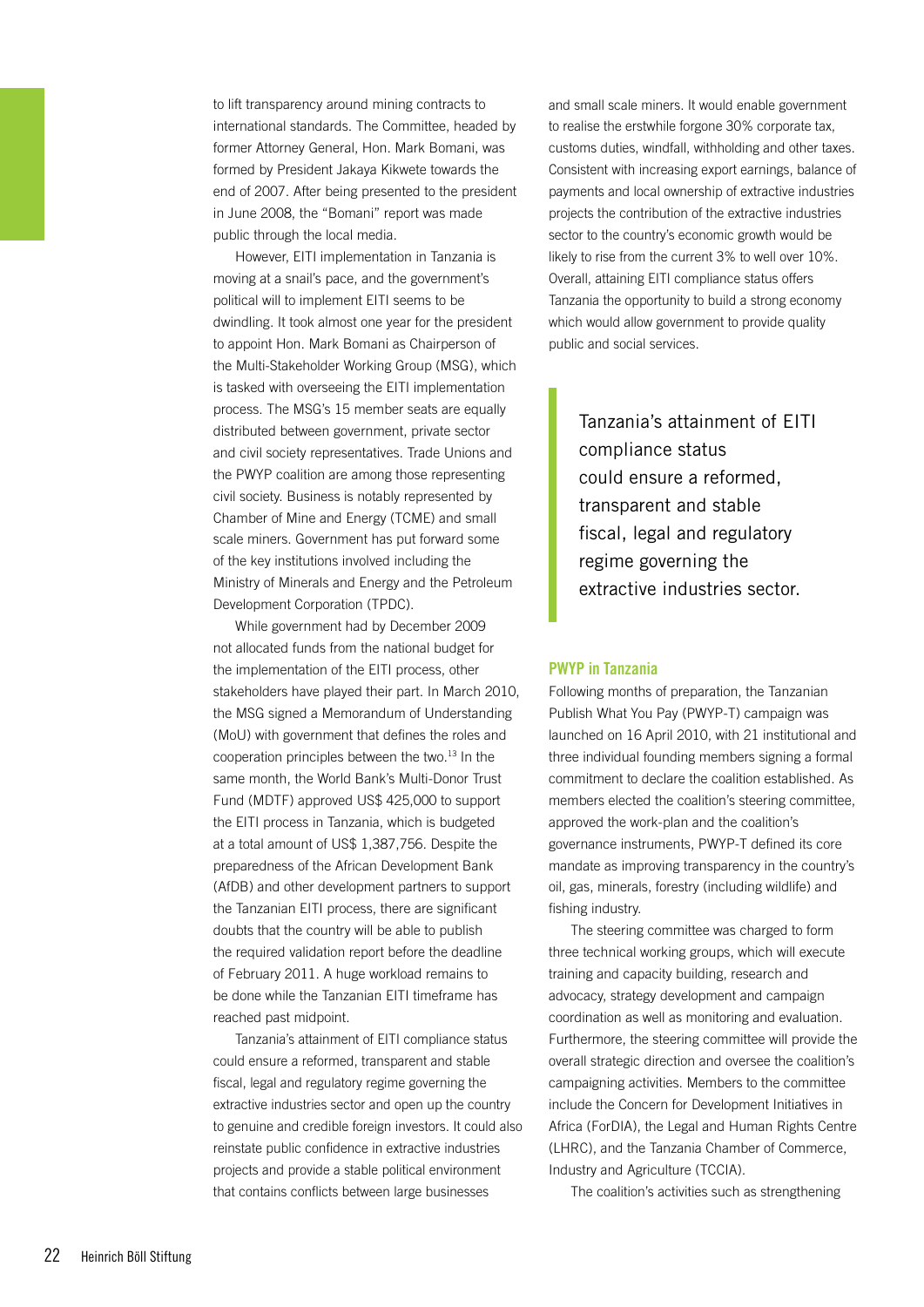As part of the focus on improving transparency in the mining sector PWYP-T plans to aggressively campaign around and engage with mining giants such as Barrick Gold, AngloGold-Ashanti, Petra Diamond and Tanzanite One, all of which have shown a lack of commitment to transparency in their operations in the country.

Taking the campaign beyond PWYP-T members to ensure public ownership of the campaign is certainly another challenge. Very few Tanzanians are aware of the issues related to the extractive industries sector; thus most citizens cannot engage in the discourse on, for example, the legal and regulatory framework. Similarly, PWYP, as it is the case with EITI, and its mission is not well known in Tanzania, across both the government and the public at large. Therefore PWYP-T will embark on an awareness campaign using brochures, newspapers, radio, television and websites to reach out to all stakeholders. Moreover, the campaign, in pursuit of PWYP-T role as an independent monitoring mechanism, will be useful to stimulate public debate around the contentious issues that are likely to hamper EITI implementation efforts. While this will be a challenging task, PWYP-T can benefit from its good access to EITI information.

PWYP-T is set to learn from the experiences of its Liberian counterpart. Liberia, despite having just emerged from civil war, achieved EITI compliant status in August 2009. This can mainly be attributed to the commitment of President Ellen Johnson-Sirleaf and her government to promote transparency in the extractive industries sector, and their unconditional cooperation with PWYP. Conscious of the role of corruption, mismanagement and distrust in fuelling the war, the country has made a special effort to turn its extractive industries into a sector that yields prosperity and political stability. Liberia is the second country to reach the prestigious EITI status after Azerbaijan. Other African countries requesting EITI validation include Nigeria, Ghana, Sierra Leone, and Cameroon, though all of them failed to meet the March 2010 validation deadline. Equatorial Guinea and Sao Tome e Principe have lost their status as candidates to become EITI

countries after an EITI board meeting in April 2010. In both countries a lack of political will had been the main obstacle to progress.<sup>14</sup>

Finally, in order to conduct an effective campaign PWYP-T will have to rely on the support from its International Secretariat as well as on the online resources that are channelled through the PWYP-Africa network.

#### **Outlook**

If successful, the combined efforts of PWYP-T, EITI, the private sector and government will, by means of establishing an appropriate policy, legal and regulatory framework in the extractive industries sector, ensure that Tanzania is achieving the vision of being a country where transparency and accountability is institutionalised and natural resources are a driver of social and economic development. The combined total impact of Tanzania's resource sector, including the oil, gas, minerals, forestry (including wildlife) and fishing industry may change the country's economy into a new power engine on the African continent, parallel to South Africa and Nigeria.

This will surely not happen over night and may take longer than people expect. Unfortunately, as both PWYP and EITI are both less than a decade old initiatives, no success stories that could be used as benchmarks are available yet.

#### **Endnotes**

- 1 See: http://eiti.org/Tanzania
- 2 The Citizen (2010). *Tanzania: Mali dislodges nation as no. three gold producer*, 8 February 2010, Dar es Salaam.
- 3 Reuters (2009). *Tanzania has 54 mln pounds of uranium deposits-govt*, 26 July 2009, Dar es Salaam.
- 4 Population below income poverty line based on \$1.25 a day, see: UNDP (2009). *Human Development Report 2009*, New York.
- 5 For details, see: http://www.transparency.org/policy\_research/ surveys\_indices/cpi/2009
- 6 See: Psacal Shao (2007). *Kabwe* suspended, available at: http://swahilitime.blogspot.com/2007/08/mheshimwa-zittokabwe-asimamishwa.html
- 7 PWYP Tanzania (2010). *Tanzania Launches the Publish What You Pay Coalition and Campaign*, Press Release, 9th of May 2010, Tanzania.
- 8 See: ICEM (2010). *Breaches of Freedom of Association Rife at AngloGold, Barrick Gold Mines in Tanzania*, ICEM InBrief, Geneva.
- 9 The African (2009). *Tarime residents issue ultimatum over miners river water poisoning*, 18 May 2009, Dar es Salaam.
- 10 For a more detailed analysis see: Collier, P. (2007). *The Bottom Billion. Why the poorest countries are failing and what can be done about it*, Oxford.
- 11 For details, see: http://www.publishwhatyoupay.org/
- 12 For details, see: http://www.eiti.org/
- 13 The memorandum is available at: http://eiti.org/files/TEITI%20 press%20release.pdf
- 14 For further details, see: http://www.eiti.org